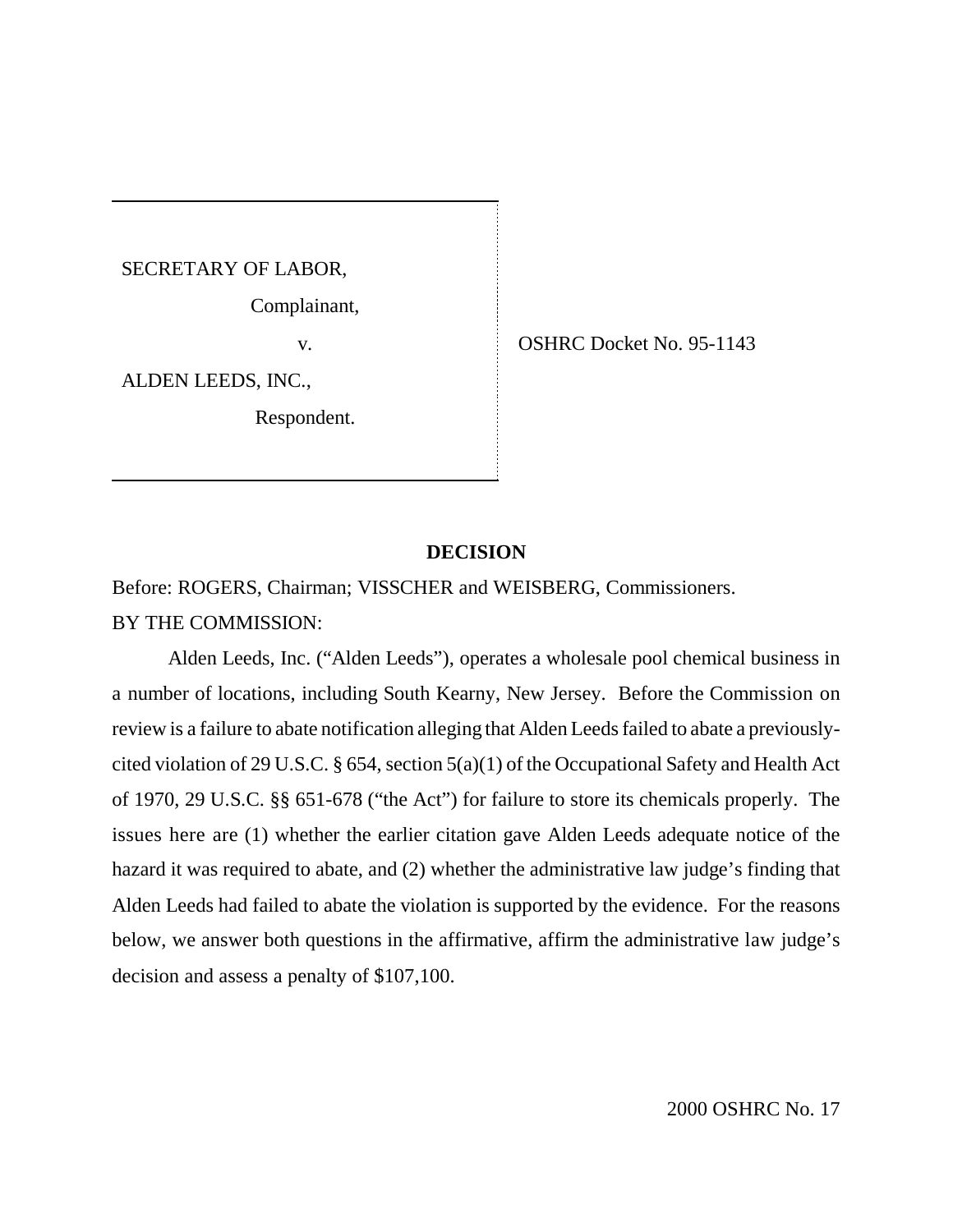### **Background**

Alden Leeds purchases its chemicals in bulk from chemical manufacturers then resells them. Because of the nature of its business, Alden Leeds' inventory is constantly changing, with materials being shipped out and new chemicals coming in. Many of the chemicals are class 2 and class 3 oxidizers, which readily react to promote combustion and moderately or severely increase the burning rate of combustible materials. Three of the manufacturers of these chemicals, Monsanto, Olin, and PPG, have jointly compiled a publication called the "Blue Book," which sets out guidelines for safe handling and storage of oxidizing pool chemicals. The Blue Book is based on NFPA 43A, *Code for the Storage of Liquid and Solid Oxidizers* (1990) published by the National Fire Protection Association ("NFPA"), the code on which the Secretary relies to establish that the conditions in Alden Leeds' warehouses were hazardous. Among the requirements in the NFPA code are that incompatible materials shall be stored at minimum distances from each other or shall have some kind of barrier between them. An incompatible material is one that "when in contact with an oxidizer, can cause hazardous reactions or can promote or initiate decomposition of the oxidizer." The NFPA code also establishes maximum quantities of certain classes of chemicals that may be stored in one location and requires piles of different classes of oxidizers to be no more than certain heights or widths. The lack of storage space in Alden Leeds' worksite makes it inherently difficult to follow the guidelines set out by the NFPA.

In January and February of 1990, a compliance officer ("CO") of the Occupational Safety and Health Administration ("OSHA") inspected Alden Leeds' South Kearny worksite. As a result of that inspection, OSHA issued a citation alleging that Alden Leeds had violated section  $5(a)(1)$  of the Act<sup>1</sup> "in that employees were exposed to the hazard of fire from the improper storage of highly reactive oxidizing agents[.]" The 1990 citation set out seven categories of violative conditions found in various locations and listed a number of possible

 ${}^{1}$ Section 5(a)(1)provides, "Each employer shall furnish to each of his employees employment and a place of employment which are free from recognized hazards that are causing or are likely to cause death or serious physical harm to his employees."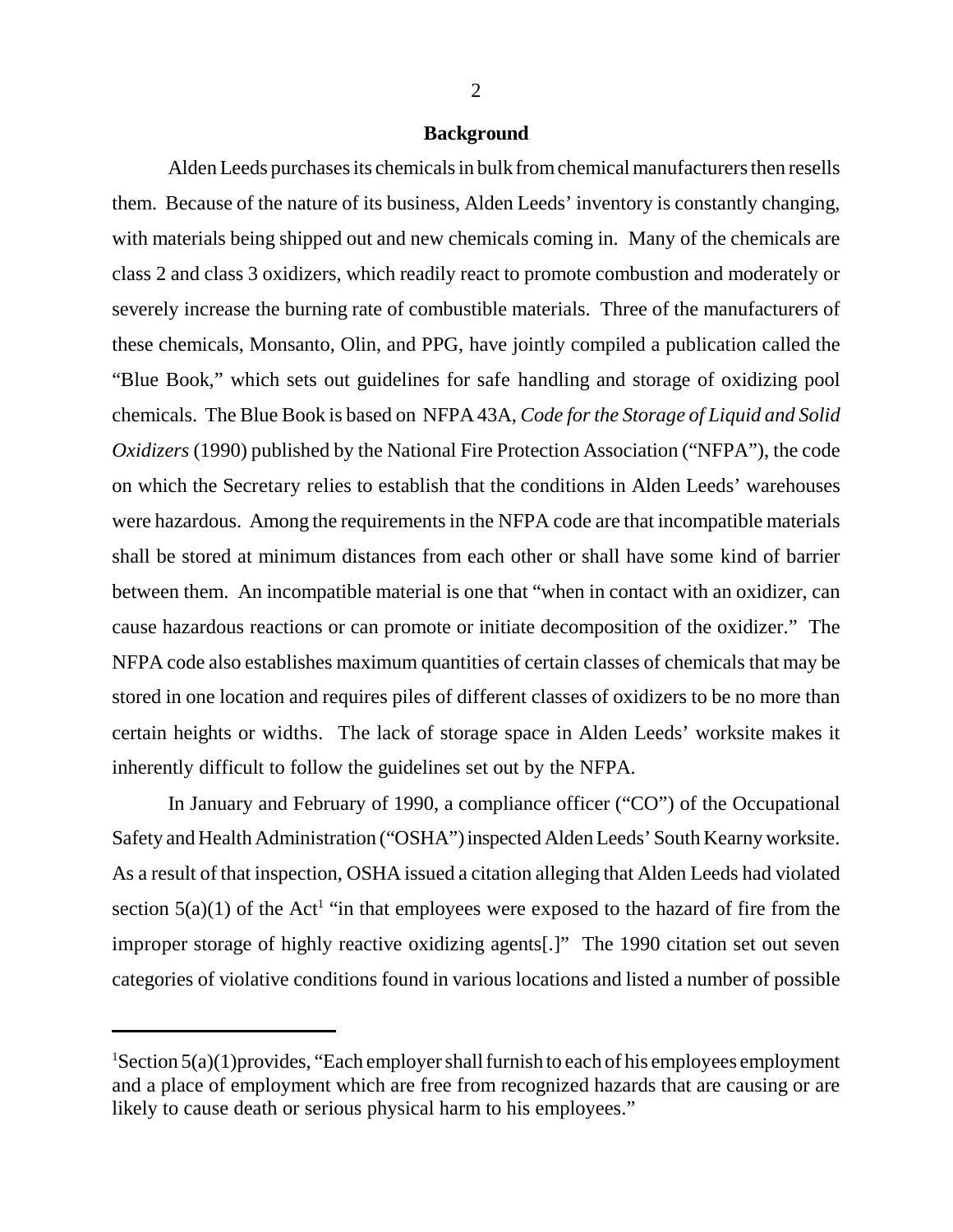measures that could be taken to abate the violation. Alden Leeds contested that citation and the matter was resolved by a settlement agreement signed by the parties on August 24, 1990, in which Alden Leeds agreed to abate the cited conditions. In June of 1991, Alden Leeds' president wrote to OSHA that "Storage of oxidizers is in conformance with N. F. P. A. guideline, part 43A."

In 1993, a large fire destroyed a substantial portion of Alden Leeds' warehouse. After that fire, OSHA again inspected. On October 8, 1993, it issued the citation that forms the basis for the action before us here. That citation also alleged a violation of section  $5(a)(1)$ :

Employer did not furnish employment and a place of employment that were free from recognized hazards that were causing or likely to cause death or serious physical harm to the employee in that: employees were exposed to the hazard of fire from the improper storage of highly reactive oxidizing agents: . . .

The citation set out thirteen instances where improper storage of various pool chemicals had been found. The hazardous conditions included the storage of incompatible chemicals too close to each other, oxidizers piled too high, and an excess quantity of an oxidizer in one location. Alden Leeds contested that citation, and that case was also the subject of a settlement agreement in which Alden Leeds agreed to abate the conditions by October 15, 1994.

On December 6, 1994, the CO who had performed the first two inspections conducted a follow-up inspection and found thirty-three instances of improper storage. Consequently, the Secretary of Labor issued a notification of failure to abate under section 10(b) of the Act, 29 U.S.C. § 659(b), and proposed a penalty of \$107,100. Alden Leeds contested that notification, and a hearing was held.

At that hearing, Alden Leeds' president testified that, after he received the October 1993 citation, he had met with the manager and the assistant manager of the warehouse, had given each of them a copy of the Blue Book, and had discussed with them how to correct each of the violations cited. He also testified that he had inspected the warehouse to make sure that each of the cited instances had been corrected, and that he was certain that they had been. The Secretary stipulated that none of the specific instances of violative conditions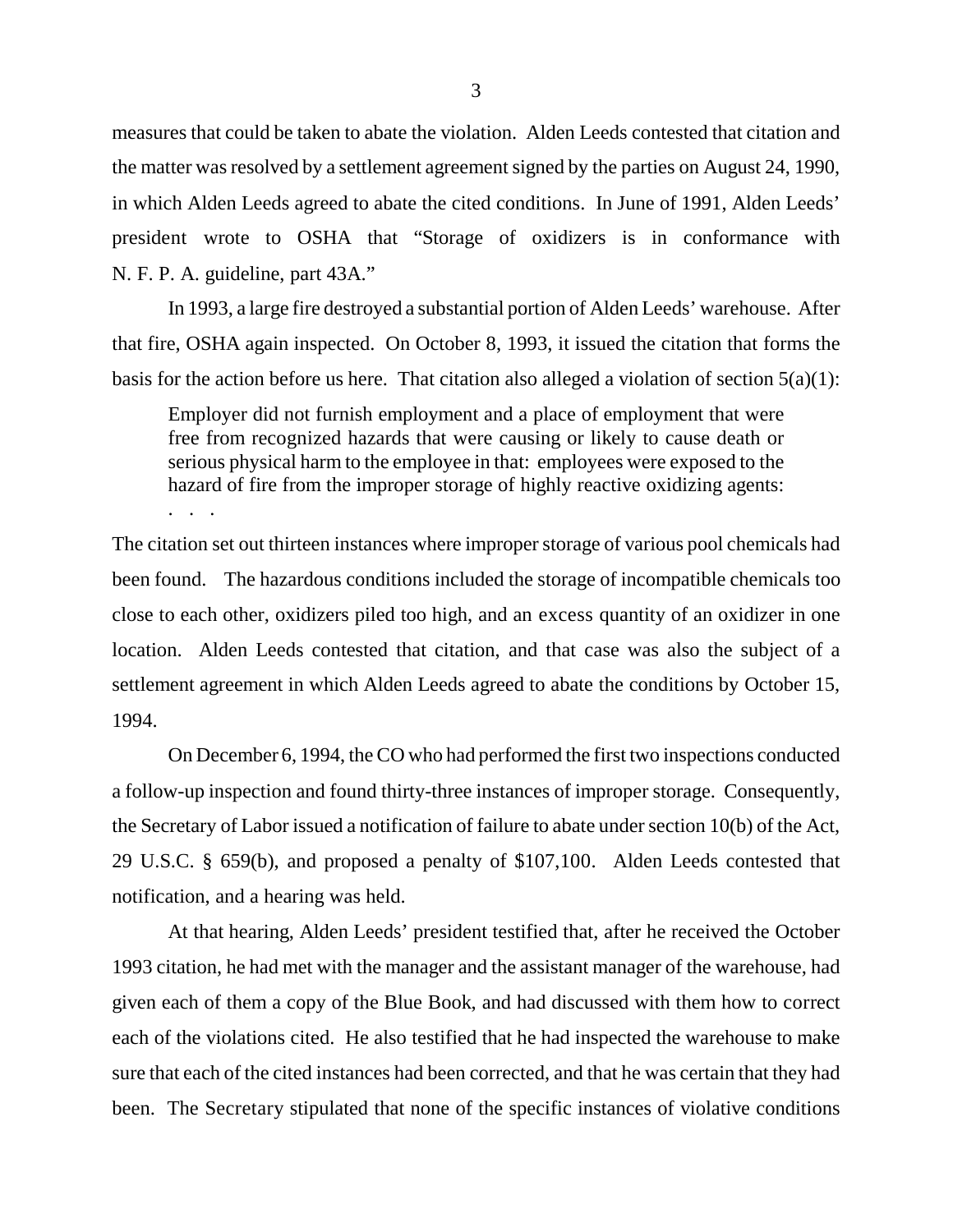found during the reinspection corresponded to the conditions listed in the 1993 citation. The CO testified, however, that he had interviewed the plant manager, the forklift operator, the president, and other employees, and that he had concluded that Alden Leeds had never abated the hazard because its storage practices never changed. For example, the company continued to store certain chemicals three pallets high and others two pallets high, even though this resulted in piles that exceeded the NFPA height maximums.

The judge found that, because the conditions specified in the 1993 citation could not be identified during the 1994 follow-up inspection, the Secretary could not establish a failure to abate violation as contemplated by *Braswell Motor Freight Lines*, 5 BNA OSHC 1469, 1977-78 CCH OSHD ¶ 21,881 (No. 9480, 1977). *Braswell* involved a notification of failure to abate a previously-cited violation of the standard governing flammable and combustible liquids because the company failed to store oily rags in a covered metal container. The judge nonetheless affirmed the notification of failure to abate and assessed a penalty in the amount proposed by the Secretary. He found that the 1993 citation had informed Alden Leeds that its storage practices were the hazard that the Secretary sought to have remedied. The judge noted that, although Alden Leeds argued that it had never agreed to comply with the provisions of NFPA 43A, that fact did not preclude the Secretary from relying on that code to establish the existence of a recognized hazard. He found the testimony that Alden Leeds had corrected each of the thirteen violative instances listed in the citation insufficient to contradict the testimony of the CO that it had never brought its warehouse into compliance with the requirements set out in NFPA 43A. The judge found that Alden Leeds' storage practices had remained unchanged over the relevant period. Alden Leeds petitioned for review of the judge's decision, and the decision has been directed for review pursuant to section 12(j) of the Act, 29 U.S.C.  $\S$  661(j).

### **Discussion**

We conclude that Alden Leeds had adequate notice of the hazard to be abated. The Secretary argued, and the judge found, that Alden Leeds' storage practices constituted the hazard that the Secretary sought to have remedied. On review, Alden Leeds renews the

4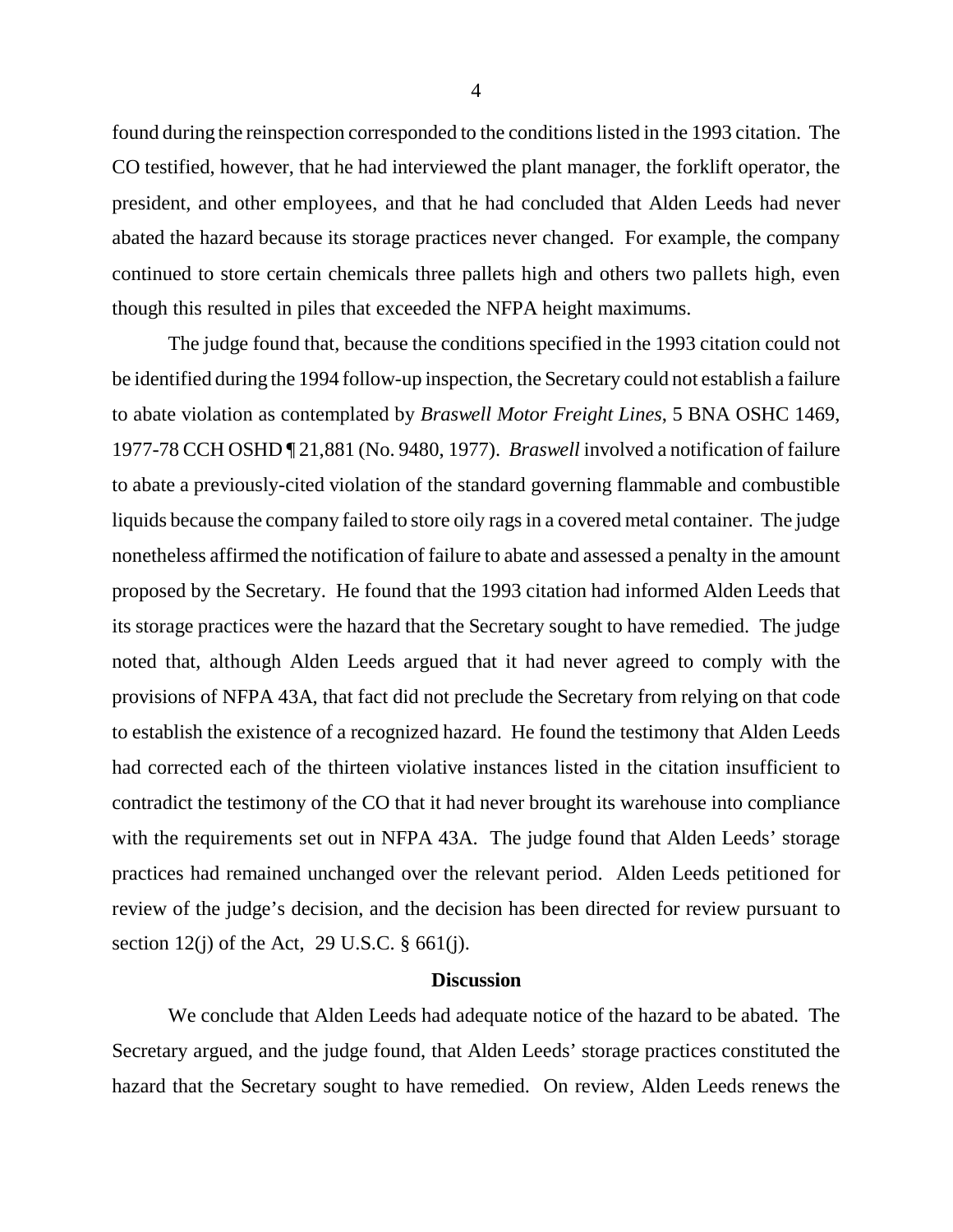5

argument it made before the judge that it was the thirteen specific instances listed in the 1993 citation that had to be abated. The citation required Alden Leeds to free its workplace of "the hazard of fire from the improper storage of highly reactive oxidizing agents." This articulation of the hazard is consistent with the Commission's precedent disfavoring broad, generic definitions of the hazard cited under section  $5(a)(1)$  and satisfies the requirement that the citation apprise the employer of its obligations and identify the conditions or practices which the employer can reasonably be expected to control. *Davey Tree Expert Co.*, 11 BNA OSHC 1898, 1899, 1983-84 CCH OSHD ¶ 26,852, p. 34,399 (No. 77-2350, 1984). The citation made it abundantly clear to Alden Leeds both that it was required to free its workplace of the fire hazard caused by its storage practices and that it could abate the hazard by instituting proper storage procedures or by adopting any other method that would eliminate or materially reduce the hazard. *See United States Steel Corp.*, 12 BNA OSHC 1692, 1697-98, 1986-87 CCH OSHD ¶ 27,517, p. 35,669 (No. 79-1998, 1986). The 1993 citation clearly stated what hazard was to be abated, and Alden Leeds has never contended that it did not know how to comply with the safety requirements of the NFPA. Indeed, as noted above, in June 1991, Alden Leeds' president wrote to OSHA that the company's storage of oxidizers was in conformance with the NFPA requirements. This letter shows that Alden Leeds was well aware, even in the context of the 1990 citation, that its storage practices were at issue and that Alden Leeds knew how to abate the violation. As the judge found:

To limit the citation to specific conditions enumerated in it would be to blink [at] the reality of the hazard. In the context of a storage and processing operation in which inventory is constantly changing, it does little good to correct specific hazardous piles of oxidizers identified by the Secretary if the procedures which permitted those hazardous piles to be created are not corrected. New hazardous piles will be created, and the employees' risk of death or serious injury will be unabated. Consequently, interpreting the language of the citation to apply only to specific hazards would thwart the remedial purpose of the Act ". . . to assure so far as possible every working man and woman in the Nation safe and healthful working conditions . . . ."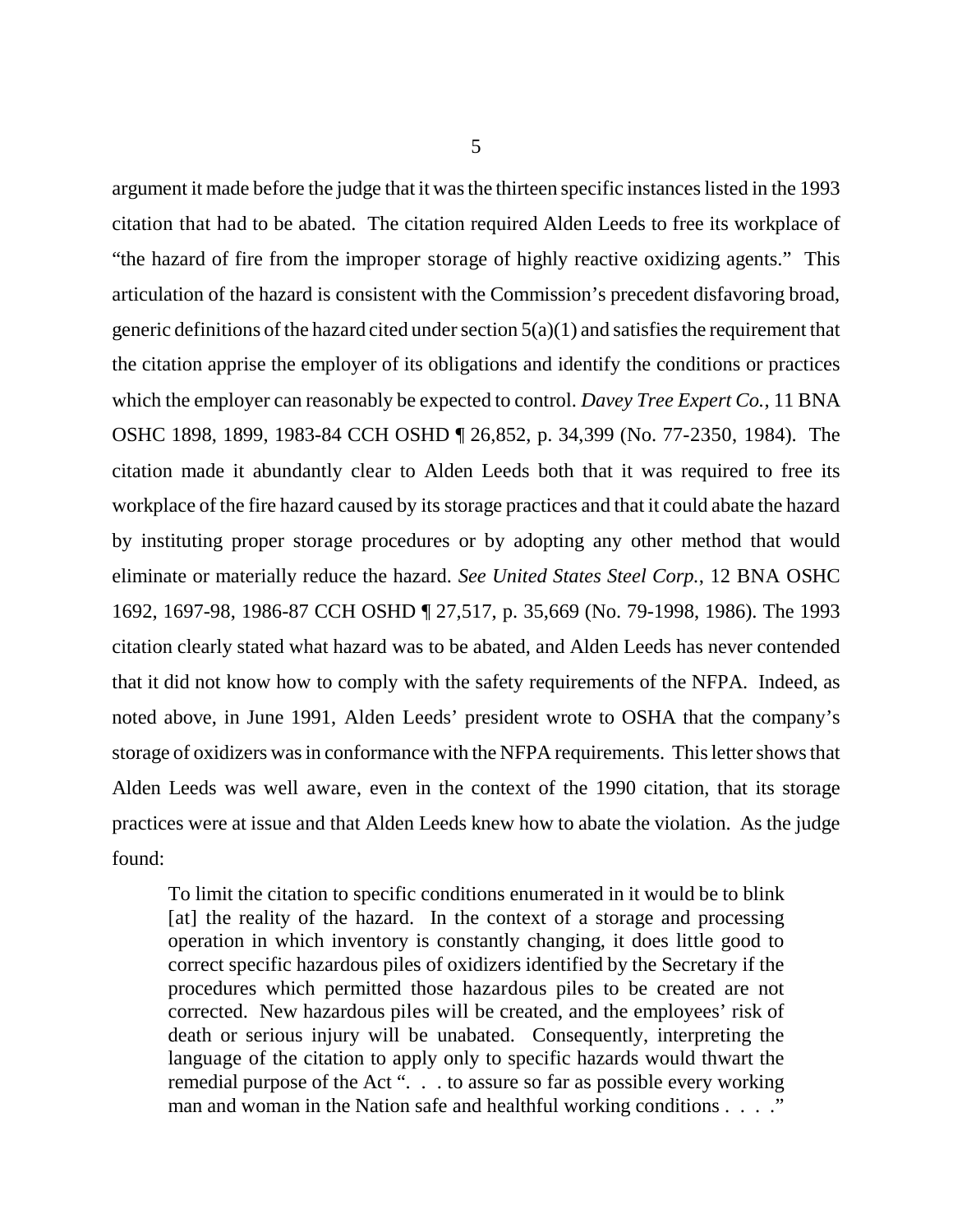Therefore, we conclude that Alden Leeds had adequate notice of the hazard it was required to abate.

The next question is whether Alden Leeds had failed to remove that fire hazard from its workplace as the Secretary has alleged. Our examination of the Secretary's burden of proof in failure-to-abate cases and the employer's burden to rebut the Secretary's prima facie case establishes that the Secretary has met her burden by a preponderance of the evidence. Under Commission precedent:

[T]he Secretary's prima facie case of failure to abate is made upon showing that: (1) the original citation has become a final order of the Commission, and (2) the condition or hazard found upon re-inspection is the identical one for which respondent was originally cited. . . .

This prima facie case may be rebutted by a showing of actual abatement of the hazardous condition by prevention of employee exposure or correction of the physical condition.

*York Metal Finishing Co.*, 1 BNA OSHC at 1656, 1973-74 CCH OSHD at p. 22,048. Alden Leeds does not really dispute that its workplace contained the hazard, that it recognized the hazard, that the hazard was likely to cause serious harm, or that a feasible means exists to abate that hazard. Instead, it argues that, by eliminating the thirteen specific examples listed in the citation, it had abated. We disagree.

We find that the record fully supports the compliance officer's testimony that the hazard was the same one cited originally. We also find that, despite the testimony by Alden Leeds' president that he had instructed the warehouse employees to follow the Blue Book, Alden Leeds had never changed its chemical storage practices so as to eliminate the hazard. For example, the 1993 citation listed eight instances in which incompatible chemicals were not properly separated. The 1995 failure-to-abate notification listed 25 such instances. In 1993, the Secretary cited two piles of class 3 oxidizer that exceeded the height limit for a pile; there were nineteen of them in 1995. Both the citation and the failure-to-abate notification listed four piles of class 2 oxidizer that exceeded the maximum tonnage for that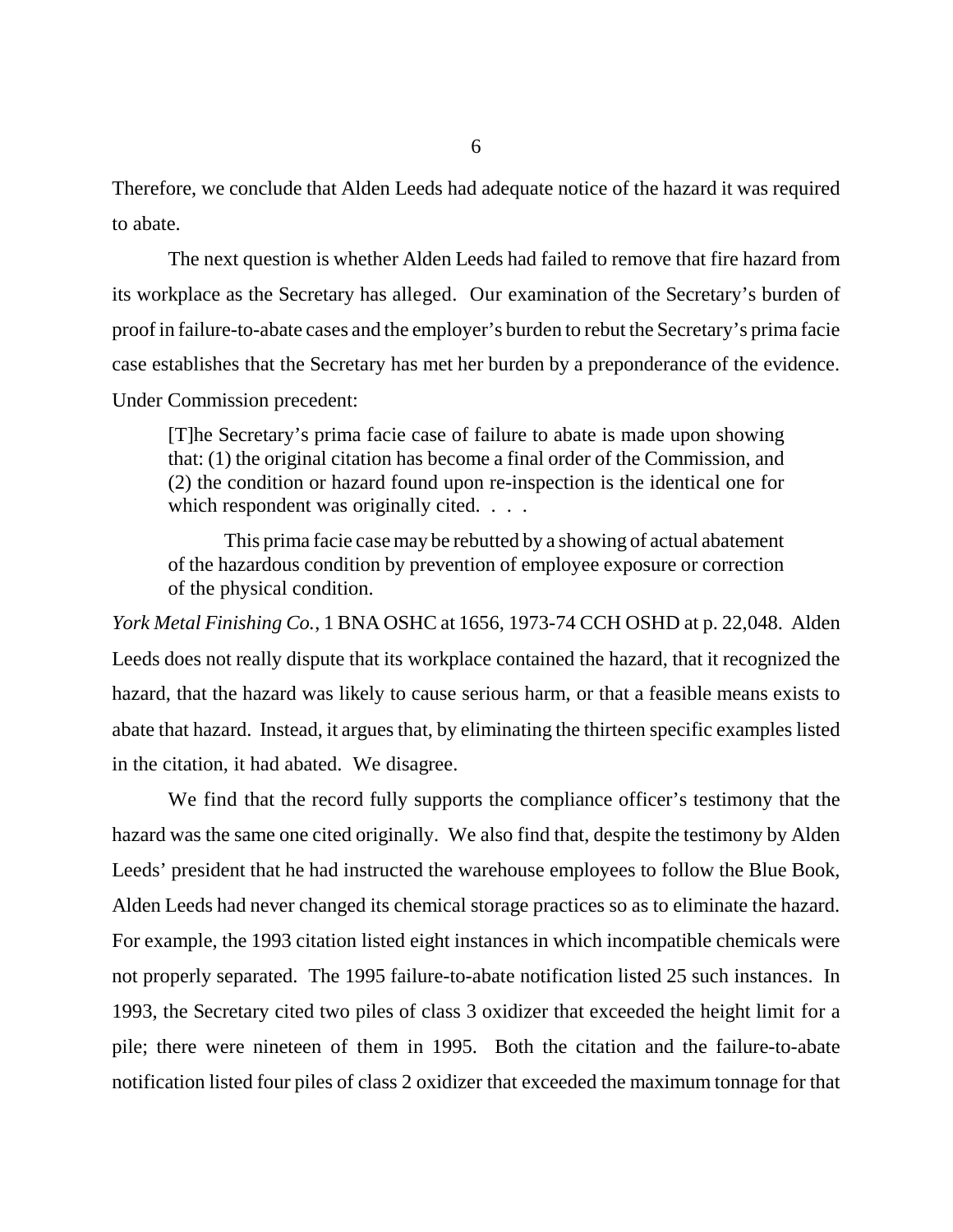class. Four piles of class 2 oxidizer exceeded the maximum permissible pile height in 1993; twenty did in 1995. Where one pile of class 2 oxidizer exceeded the permissible width for a pile in 1993, the 1995 notification listed two such situations. Because of the nature of the business, chemicals were constantly moved in and out and shuffled around, so employees constantly had to find someplace to put the inventory. The compliance officer's conversations with Alden Leeds' employees led him to conclude that, because the combination of limited space and large inventory made it extremely difficult to store its chemicals within the NFPA guidelines, Alden Leeds had never been able to bring itself into full compliance. We find the CO's conclusion to be a reasonable one, based on the record. We therefore conclude that the Secretary has established a prima facie showing of a failure to abate.

The burden is therefore on Alden Leeds to establish that it had, in fact, abated the fire hazard resulting from its improper storage of oxidizers. Alden Leeds' president testified that he had personally assured that the thirteen specific instances listed in the 1993 citation had been corrected. Nowhere, however, did he state that the company had ever -- however briefly -- eliminated the hazard by coming into compliance with the NFPA code or with any other storage guideline. His testimony suggests that Alden Leeds' abatement efforts concentrated on correcting the specific instances in the citation rather than eliminating the cited hazard.

Furthermore, the record raises questions about the president's credibility. As noted above, he represented in a 1991 abatement letter to OSHA that Alden Leeds was in compliance with NFPA 43A, yet he subsequently testified at the hearing that he had not "actually" seen NFPA 43A. In addition, in a conversation with the CO, the warehouse manager effectively contradicted the president, stating that Alden Leeds continued to engage in improper storage practices.<sup>2</sup> On the evidence before us, we find that Alden Leeds has not

 $2$ The CO's testimony regarding his conversation with the warehouse manager is described in detail in Commissioner Weisberg's concurring opinion.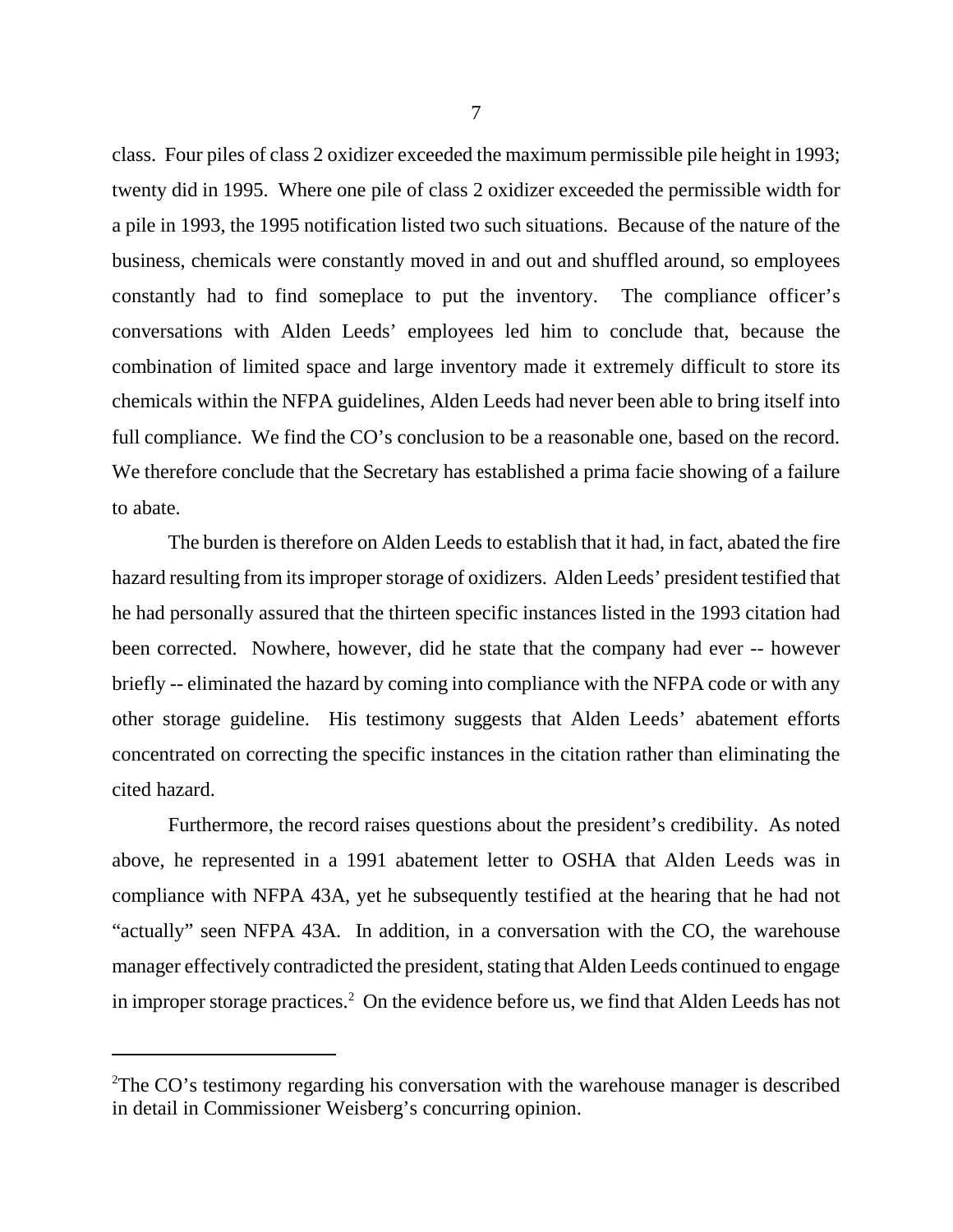rebutted the Secretary's prima facie case. Our review of the record leads us to conclude that Alden Leeds has not established that it had ever abated the hazard of fire from the storage of highly reactive oxidizing agents.<sup>3</sup> Consequently, we affirm the judge's disposition.

# **Penalty**

The Secretary proposed a penalty of \$107,100 for this failure to abate. The judge assessed that amount. On review, Alden Leeds does not argue that the amount of the penalty is inappropriate; its argument is limited to an assertion that no penalty should be assessed

The other cases that came before the Commission presented simple factual questions similar to those in *Braswell*. *E.g.*, *Franklin Lumber Co.*, 2 BNA OSHC 1077, 1973-74 CCH OSHD ¶ 18,206 (No. 900, 1974) (standard governing the outside discharge of sawdust); *Arvin Millwork Co.*, 2 BNA OSHC 1056, 1973-74 CCH OSHD ¶ 18,159 (No. 587, 1974) (standard requiring guardrails on platforms); *York Metal Finishing Co.*, 1 BNA OSHC 1655, 1973-74 CCH OSHD ¶ 17,633 (No. 245, 1974) (various standards).

In a more recent failure-to-abate case, the language of the citation and the standard cited required the use of protective equipment to protect employees against "hazards capable of causing injury and impairment." *United Parcel Serv.*, 12 BNA OSHC 2161, 2163, 1986-87 CCH OSHD ¶ 27,723, p. 36,246 (No. 82-815, 1986) (standard requiring protective equipment). There, the hazard was foot injury resulting from heavy packages falling on employees' feet. The suggested abatement was the use of steel-toed shoes. Whether abatement had occurred did not turn on whether a cover had been placed on a container or a guardrail installed but, as here, on whether a specific underlying hazard had been eliminated.

<sup>3</sup> Past Commission decisions such as *Braswell Motor Freight* do not affect our holding. Since the Act was passed, only a few cases involving failure-to-abate notifications have come before the Commission for adjudication, and most of them arose in the early years of the Act. Those cases presented simple, straightforward problems. For example, in *Braswell Motor Freight*, cited by the judge, the standard required that oily rags be stored in a covered metal container. Although the cover was not on the container during the reinspection, the Commission found that there had not been a failure to abate because it was clear from the record that the cover *had* been in place after the citation became a final order and had subsequently been removed. Those facts are in sharp contrast to those before us, where it is clear that, even though the different piles of chemicals had changed, the overall conditions that constituted the hazard had not changed because of the constantly-changing nature of the inventory. Therefore, the preponderance of the evidence indicates that Alden Leeds had never met the storage guidelines established by the NFPA.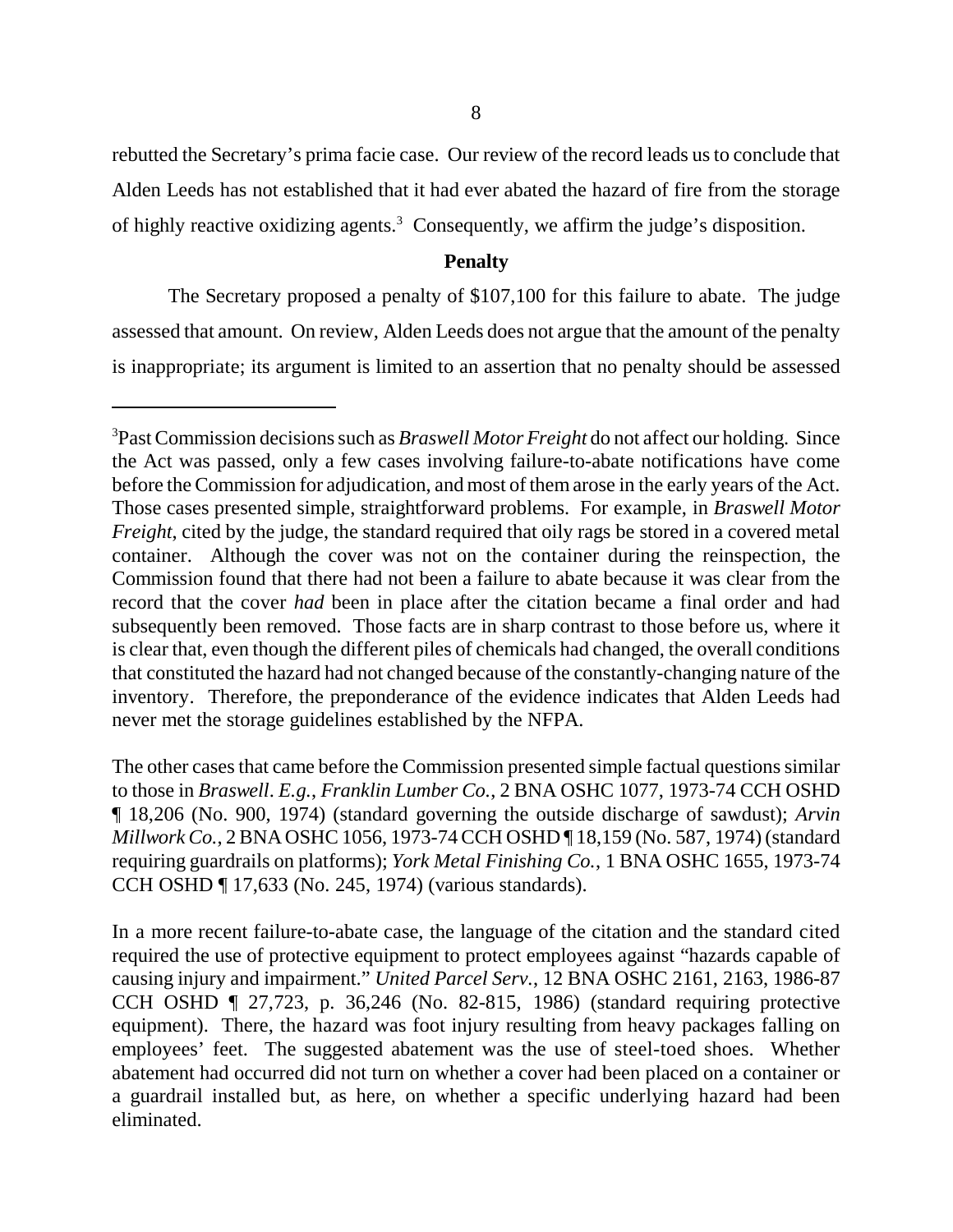because it had not failed to abate. Because we have rejected Alden Leeds' underlying argument and the company had not otherwise addressed the amount of the penalty, we see no reason to disturb the judge's assessment. Accordingly, we conclude that a penalty of \$107,100 is appropriate and assess that amount.

### **Conclusion**

For the reasons set out above, we find that Alden Leeds has failed to rebut the Secretary's prima facie showing that it had failed to abate the violation for which it had been previously cited. We assess a penalty of \$107,100 for this failure.

/s/

Dated: July 25, 2000

Thomasina V. Rogers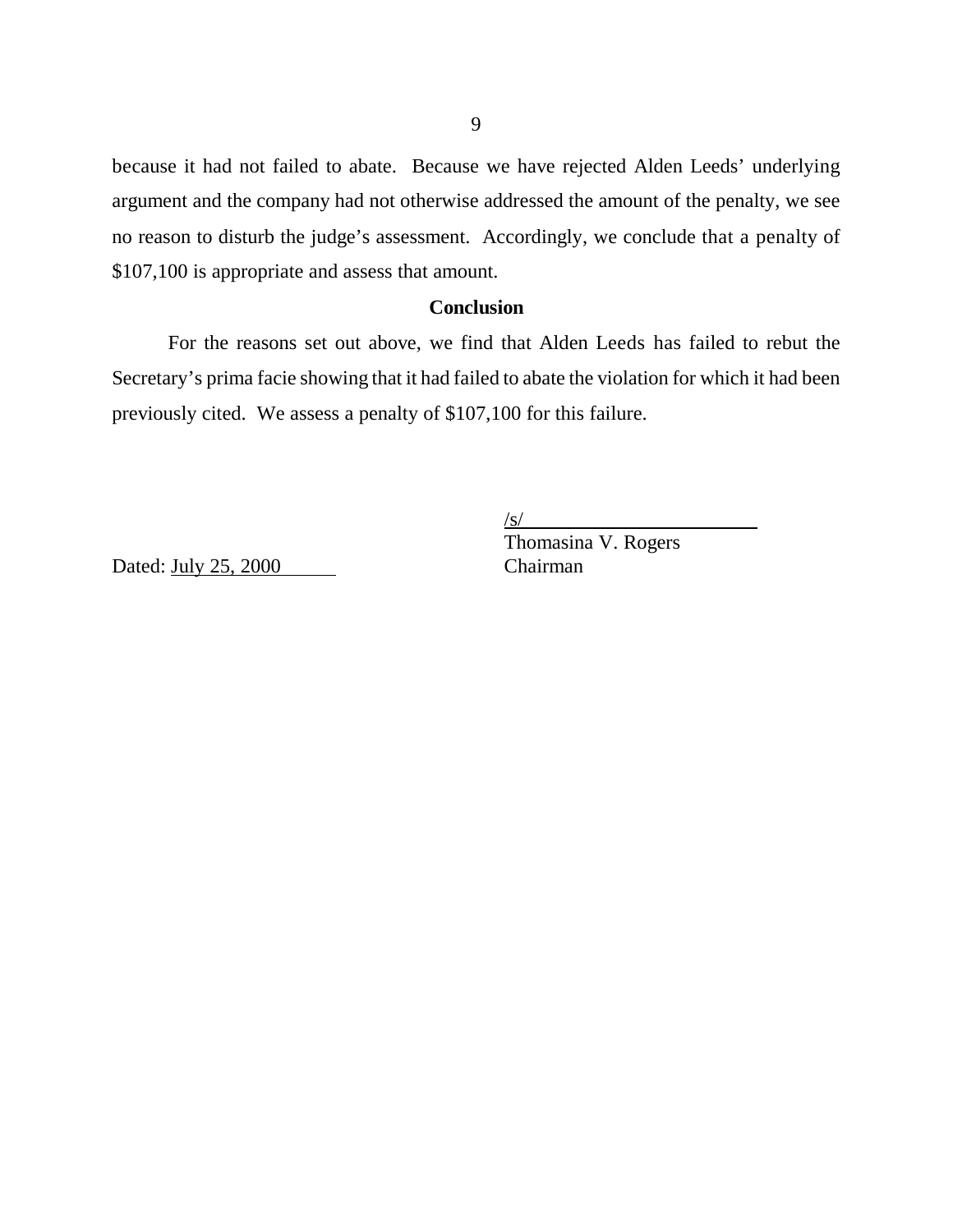VISSCHER, Commissioner, dissenting:

In my view, the lead and concurring opinions have misconstrued the 1993 citation against Alden Leeds, and have ignored Commission precedent by shifting the burden of persuasion to the employer on this notice of failure to abate. In addition, the concurrence urges a new and highly questionable rule regarding abatement of citations: that, even if the violation itself no longer exists, abatement has not occurred unless the action correcting the violation was taken as direct response to OSHA rather than in the course of routine operations. I strongly disagree with both of these opinions, which together work an unwarranted expansion of the failure to abate provisions of the Act.

Alden Leeds operates a wholesale pool chemical business. In 1993, as a result of an inspection that followed a fire, the company received a citation for an alleged violation of section  $5(a)(1)$ , the general duty clause of the OSH Act. The wording of that citation is important here:

Section 5(a)(1) of the Occupational Safety and Health Act of 1970:

The employer did not furnish employment and a place of employment which were free from recognized hazards that were causing or likely to cause death or serious physical harm to the employee in that: employees were exposed to the hazard of fire from the improper storage of highly reactive oxidizing agents:

a) 55 Jacobus Avenue - Warehouse 2 and 3B:

Class two oxidizers were not stored in accordance with the National Fire Protection Association (NFPA) document A-1990, Table A-2 (Storage of Class 2 Oxidizers) in that the maximum tonnage requirements were exceeded approximately 120 tons were stored in warehouse 2 and 160 tons were stored in warehouse B. The maximum tonnage allowed for sprinkle red segregated storage is 100 tons of class two oxidizers. Violation observed on or about 8/25/93.

The citation went on to allege twelve additional violative instances on the premises (which were explicitly referred to as "violations" in the citation) regarding storage of chemicals. Alden Leeds contested this citation, and it was eventually settled. The Stipulated Settlement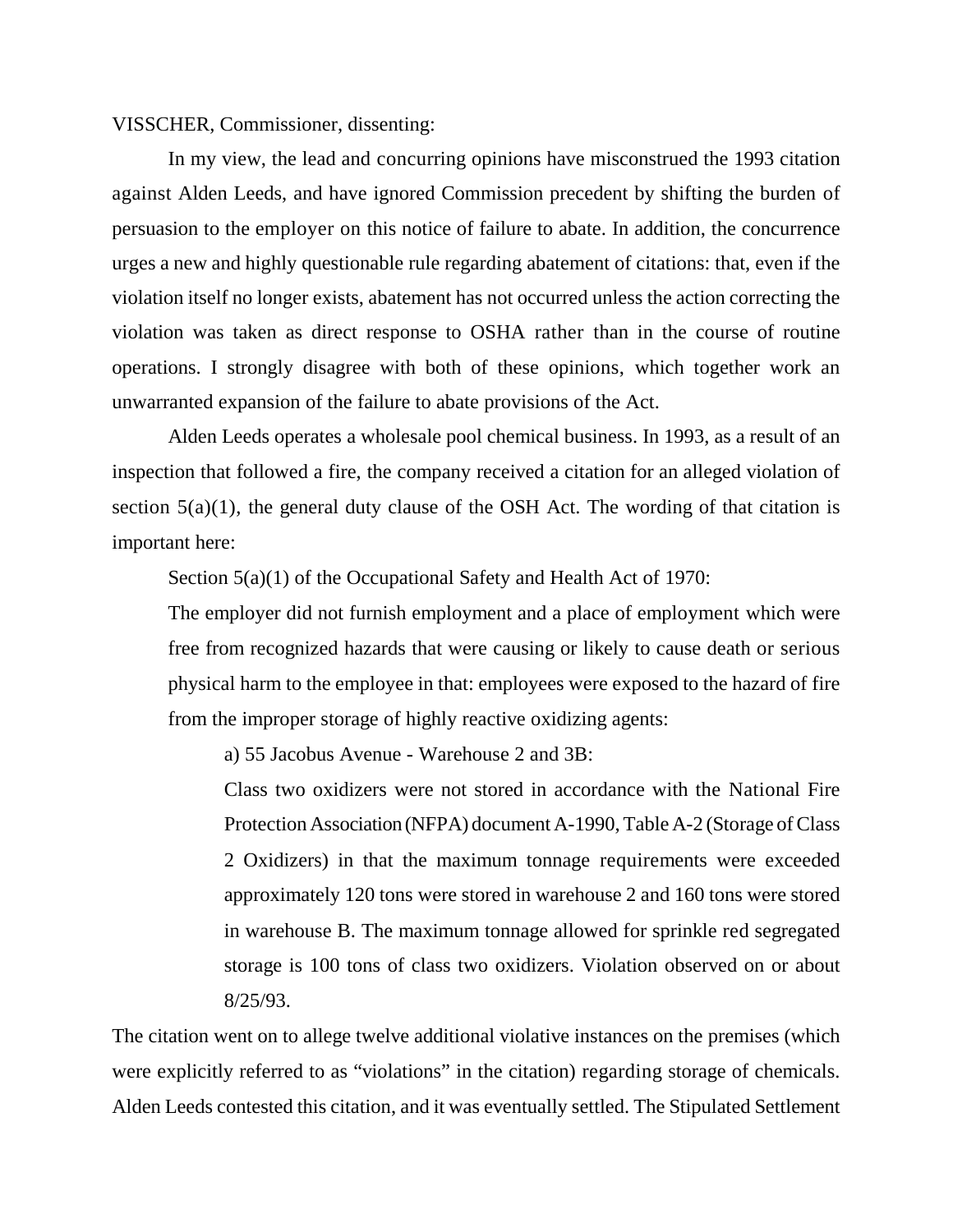states that "[a]ll violations alleged in the citations and complaint will be abated by October 15, 1994." There is no question that the thirteen conditions identified in the 1993 citation no longer existed when OSHA conducted a follow up inspection in December, 1994. That fact alone should require that the Secretary's failure to abate notice be vacated. *Savina Home Industries, Inc.*, 4 BNA OSHC 1956*,* 1976-77 CCH OSHD ¶ 21,469 (No. 12298, 1977) (no failure to abate if employees no longer exposed to cited conditions).

The concurring opinion argues that even though the thirteen conditions identified in the 1993 citation no longer existed at the time of 1994 inspection, they had not been abated. My colleague would have the Commission disallow abatements that have occurred through "changing conditions" within the workplace, and establish a requirement that abatement can only be shown by an employer's "corrective action." I see no basis for the distinction he now urges. Such a rule leads to the plainly illogical conclusion that, even if a violative condition has ceased to exist, the Commission could still find that violation itself remains unabated. In any event, as I describe below, the evidence of record in this case establishes that the company did take corrective action to abate the thirteen specific violations identified in the 1993 citation.

My colleagues avoid vacating this failure to abate notice by reading the 1993 citation as addressing something more than the thirteen conditions specified on the face of the citation itself. According to their expanded reading of the citation, Alden Leeds was actually cited for the general practice of "improper storage of highly reactive oxidizing agents." As this theory of the case goes, Alden Leeds could only have established abatement here by proving that all of its chemical storage practices were brought into full compliance with national consensus standards published by the National Fire Protection Association (NFPA).

In my view, the only fair reading of the 1993 citation and settlement agreement is that Alden Leeds was charged with, and therefore required to abate, thirteen conditions specifically identified in the citation. Even if it were possible to read the citation as broadly as my colleagues have, the citation may only be construed against Alden Leeds to the extent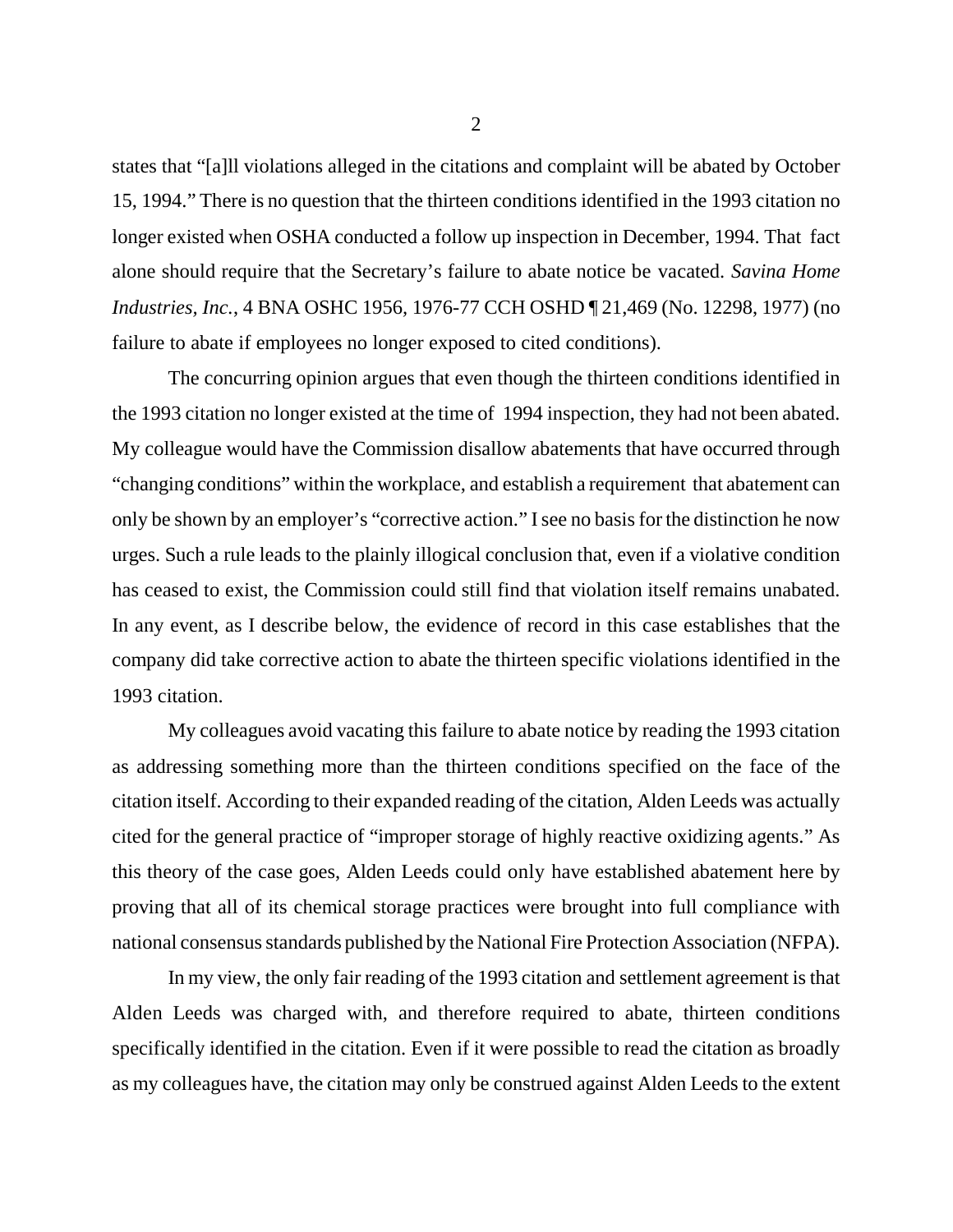that Alden Leeds was clearly informed of what it must do to correct the violations alleged. When she issues a citation, the Secretary must clearly state in the citation what violation is being charged. Section 9(a) of the Occupational Safety and Health Act requires that:

 Each citation shall be in writing and shall describe with particularity the nature of the violation, including a reference to the provision of the chapter, standard, rule, regulation, or order alleged to have been violated.

Construing that provision, the U.S. Court of Appeals for the Fifth Circuit, in *Marshall v. B.W. Harrison Lumber Co.*, 569 F.2d 1303, 1308 (5th Cir. 1978), said "[t]he statute does not require that the description of the violation be elaborate or technical or drafted in a particular form. It does require that the description fairly characterize the violative condition so that the citation is adequate both to inform the employer of what must be changed and to allow the Commission, in a subsequent failure-to-correct action, to determine whether the condition was changed." The 1993 citation did not explicitly inform Alden Leeds that it was being cited for its overall chemical storage practices on an on-going basis, and therefore it cannot be enforced against the company in that manner.<sup>4</sup>

But even assuming *arguendo* that the 1993 citations can be properly read as requiring abatement of Alden Leeds' overall storage practices, the failure to abate notice must fail under the Commission's long-standing rule that "[o]nly when a cited condition has continued uncorrected is a failure to abate established. Abatement of a violation is accomplished once the corrective action required by the citation has been taken." *Braswell Motor Freight Lines*, *Inc.*, 5 BNA OSHC 1469, 1471, 1977-79 CCH OSHD ¶ 21,881, p. 26,391 (No. 9480, 1977). The Secretary has not shown that the "cited condition has continued uncorrected." Alden Leeds' president, the only witness with direct knowledge of the facts, testified that

<sup>&</sup>lt;sup>4</sup>The majority's construction of the citation is especially vague regarding actual abatement requirements. Does abatement mean permanent compliance with every NFPA provision, or with some subset of provisions appropriate to their operations? The majority's reasoning appears to mean that Alden Leeds could be noticed for failure to abate upon any subsequent allegation that it was not following an undefined set of storage practice requirements.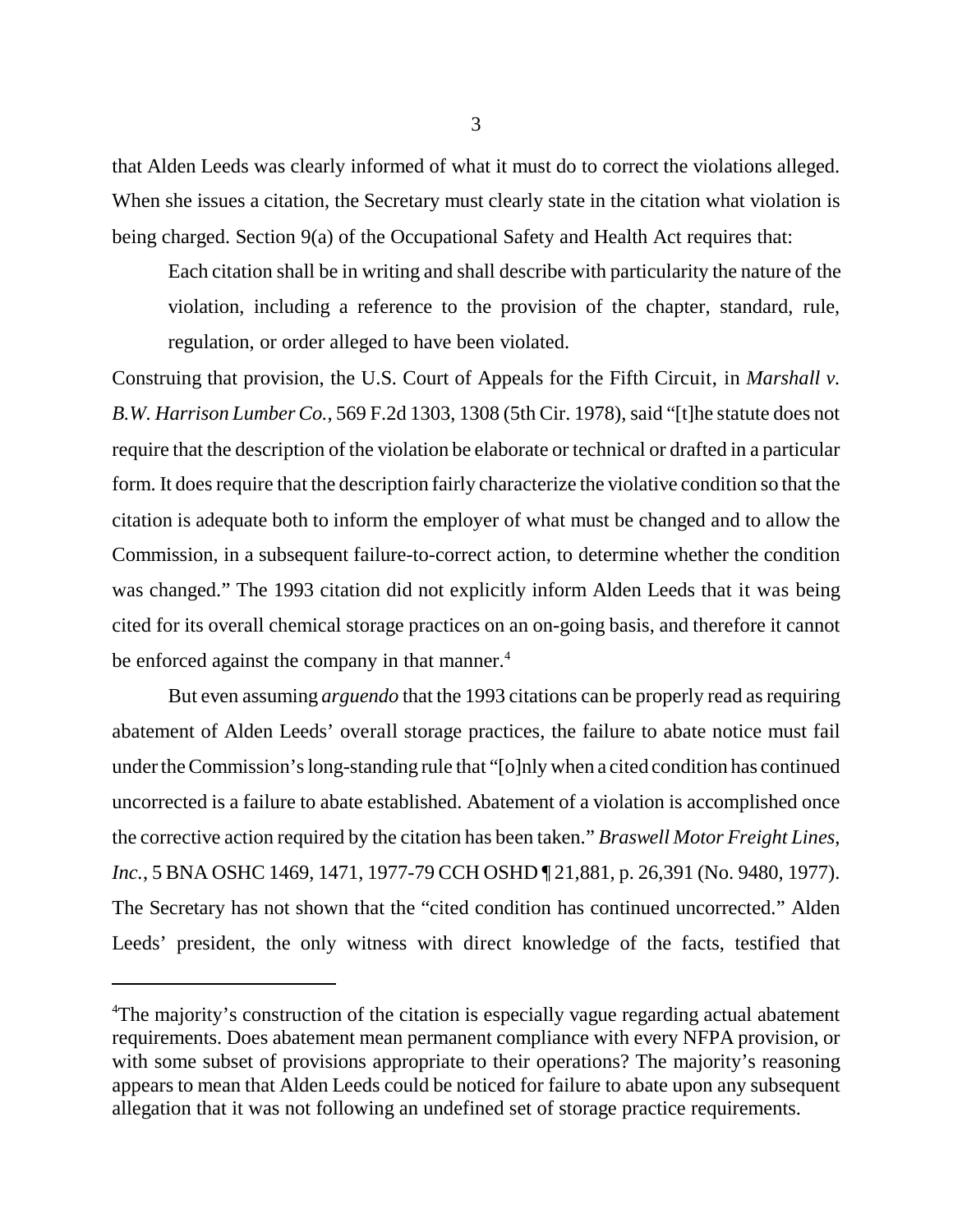subsequent to the 1993 citations he instructed the warehouse manager to correct each of the violations specified in the citation. He also testified that he and the manager went over the items one-by-one and determined how to correct them, and that he personally verified that the corrections had been made. Furthermore, he testified that he and the warehouse manager together reviewed the Blue Book, an industry guide that incorporates the NFPA, and that they attempted to store the chemicals in the warehouse in conformity to it. In addition, the local fire marshall had inspected the warehouse and did not identify any hazardous conditions during that inspection. Thus, even if abatement of the 1993 citation required that chemical storage at Alden Leeds be in full compliance with the NFPA, the only record evidence shows that at Alden Leeds was in compliance when it abated the thirteen violative conditions identified in the 1993 citation.

 In any event, the ultimate burden may not be shifted to the employer to prove that a failure to abate *did not* occur. Once the Secretary has established a prima facie case by showing a final order for which identical conditions existed on reinspection, the Commission may require an employer to come forward with evidence to rebut the allegations of a failure to abate notice. *See York Metal Finishing Co*.,1 BNA OSHC 1655, 1973-74 CCH OSHD ¶ 17,633 (No. 245, 1974). In my opinion, the above-summarized testimony of Alden Leeds' president fully rebutted the Secretary's prima facie case. To find that Alden Leeds' rebuttal was insufficient, the lead opinion relies upon the fact that company's president never specifically asserted that his entire warehouse operation was in full compliance with all NFPA standards. I would observe that it is highly unlikely that any witness would make such a broad statement while under oath. Second, as the judge noted, Alden Leeds understandably tried this case on the theory that the 1993 citation only required abatement of the thirteen instances that the Secretary specified. Full compliance with NFPA standards was therefore not relevant to its case.

Furthermore, the conclusions of the concurrence notwithstanding, the president's abatement testimony was neither contradicted nor impeached by the out-of-court statements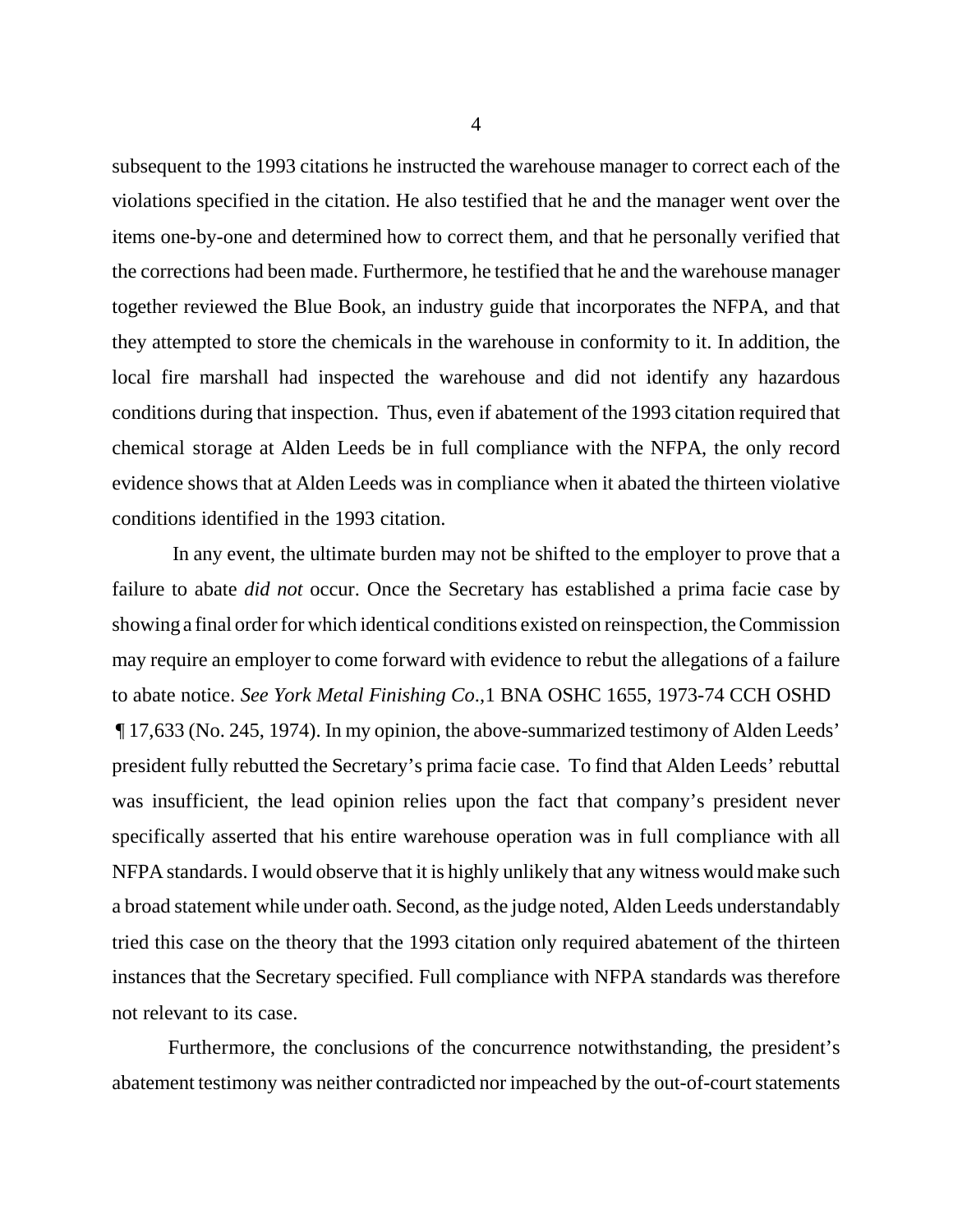the compliance officer attributed to Alden Leeds' warehouse manager. At most, these statements show that the storage of chemicals at Alden Leeds was not in continuous compliance with the NFPA, not that chemical storage at the company was *never* in compliance with the NFPA. Thus, even if abatement of the 1993 citation had required that the entire warehouse be brought into full compliance with NFPA, the Secretary did not prove that Alden Leeds was continuously in noncompliance after the 1993 citation. She has therefore failed to carry her burden of proof for a finding of failure to abate.

What the Secretary instead relies upon is the fact that when Alden Leeds was inspected in December, 1994, there were instances of storage conditions similar to those cited in 1993. Such recurrent violations may be grounds for a "repeat" or even a "willful" citation. But by affirming a failure to abate in this case, the majority has ignored Commission precedent and greatly expanded the circumstances under which a failure to abate notice, which carries the most severe civil penalty process allowed under the OSH Act, may be used.

> /s/ Gary L. Visscher Commissioner

Date: July 26, 2000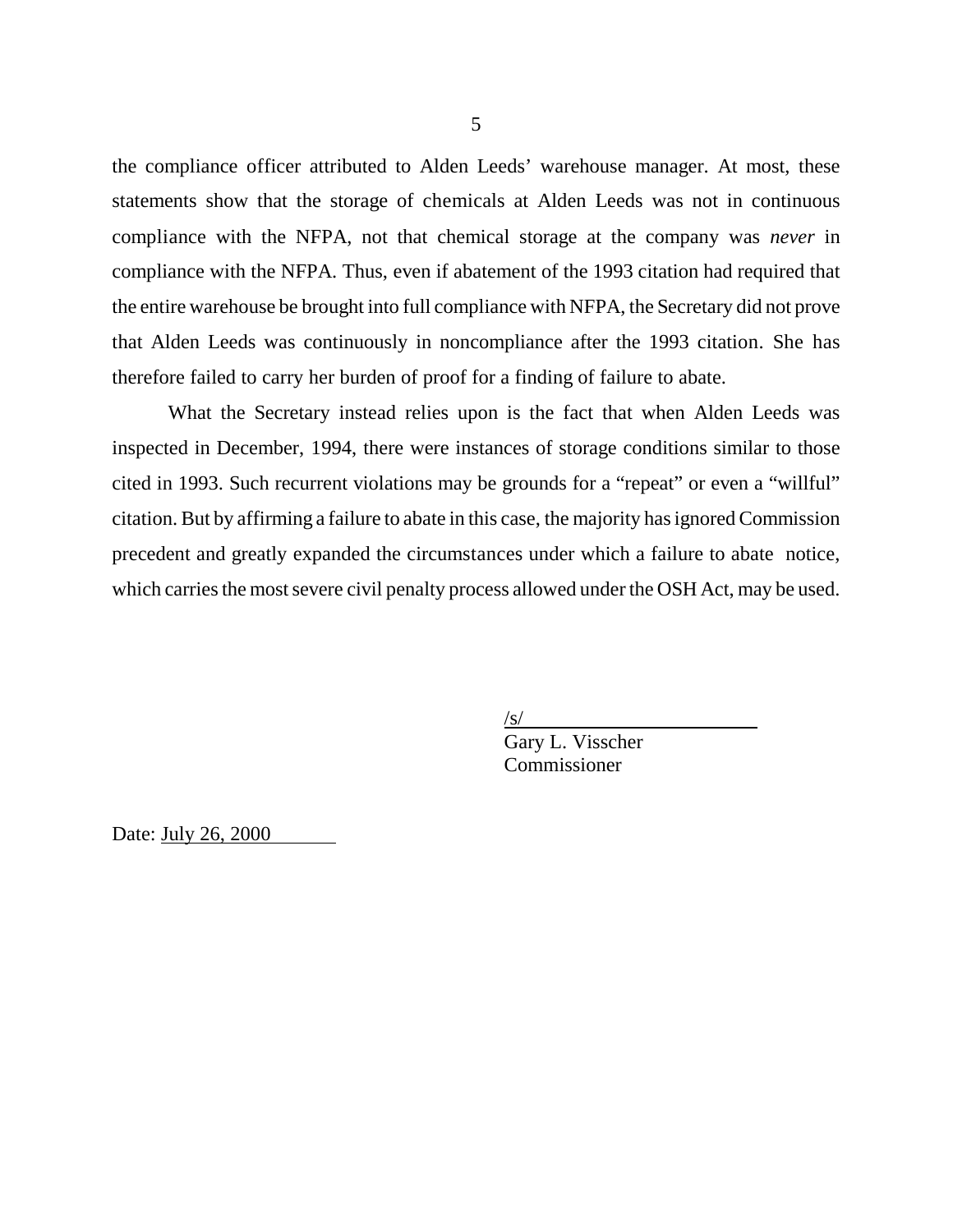WEISBERG, Commissioner concurring:

While I concur in the decision to affirm Administrative Law Judge John Frye's finding that Alden Leeds had failed to abate the hazards identified in the 1993 citation,<sup>5</sup> I do so for additional reasons.

It is clear under both Commission precedent and OSHA policy guidelines that a failure to abate exists when the condition previously cited has never been brought into compliance. In *Braswell Motor Freight Lines,* 5 BNA OSHC 1469, 1471, 1977-78 CCH OSHD ¶ 21,881, p. 26,391 (No. 9480, 1977), the Commission stated: "Only when a cited condition has continued uncorrected is a failure to abate established. Abatement of a violation is accomplished once the corrective action required by the citation has been taken. This was clearly done when a covered container was placed in service for the rags. While the failure to effectively enforce instructions to keep it covered could constitute a new, repeated violation of the same standard, it does not constitute a failure to abate." The Commission's case law is followed in the Secretary's Field Inspection Reference Manual (FIRM, III-19, section  $C.2.f.(6)$ ) which states:

**Repeated vs. Failure to Abate**. A failure to abate situation exists when an item of equipment or condition previously cited has never been brought into compliance and is noted at a later inspection. If, however, the violation was not continuous (i.e., if it had been corrected and then reoccurred), the subsequent occurrence is a repeated violation.

In 1990, the employer, Alden Leeds, which operates a wholesale pool chemical business, was issued a citation by OSHA at its Kearny, New Jersey warehouse alleging a violation of Section 5(a)(1), the general duty clause, "in that employees were exposed to the hazard of fire from the improper storage of highly reactive oxidizing agents." The citation alleged numerous instances of improper storage in that incompatible chemicals were stored too close to each other, piles containing an oxidizing agent were too high, and the warehouses contained too high a total tonnage of oxidizers. The 1990 citation was contested

<sup>5</sup> Noting that the company does not contest the amount of the penalty, I would assess the \$107,100 proposed by the Secretary and recommended by the judge for the failure to abate.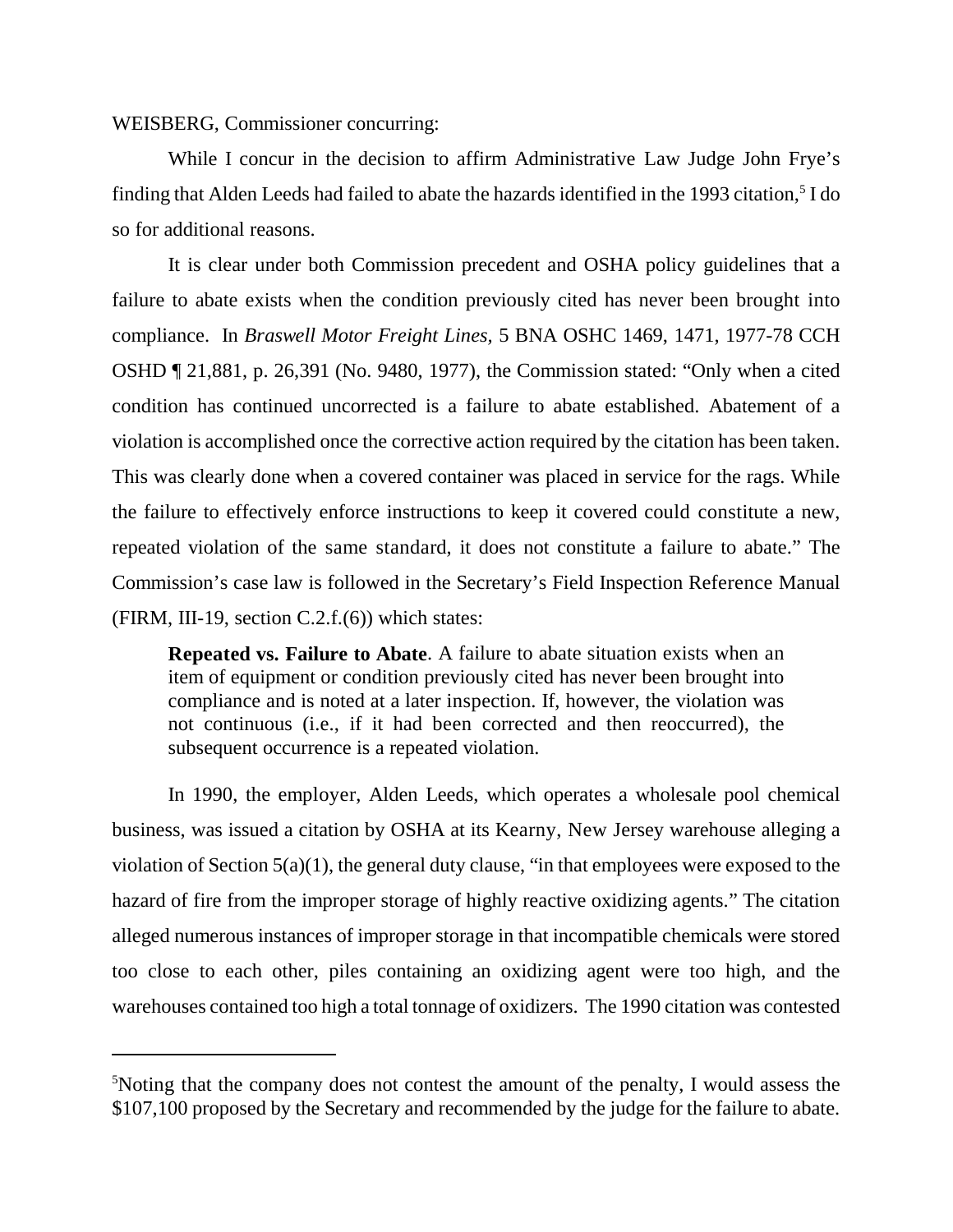and settled and an abatement letter was sent in which the company's president, Mark Epstein, represented that "[s]torage of oxidizers in conformance with N.F.P.A. [National Fire Protection Association] guideline, part 43A."

In 1993, there was a large fire in the warehouse, which led OSHA to conduct another inspection. OSHA issued a citation alleging a Section  $5(a)(1)$  violation, with the identical wording used in the 1990 citation, "in that employees were exposed to the hazard of fire from the improper storage of highly reactive oxidizing agents." The citation set out 13 instances in which the company failed to follow the provisions of NFPA 43A. The citation was contested and a settlement was agreed to, requiring the company to abate the violations by October 15, 1994.

On December 6, 1994, Robert Garvey, the OSHA compliance officer who had conducted both the 1990 and 1993 inspections, reinspected the warehouse to determine whether abatement had been accomplished. The CO found some 25 instances in which incompatible chemicals were not properly separated, as well as piles of oxidizing agents stored too high and exceeding total weight limits. While these instances were not identical to any of the specific instances cited in 1993, *i.e*., the exact same pile at the exact same height could not be matched, they were of the same type, involved the same chemicals, and in some cases occurred in nearly the same location. OSHA concluded that the company had not abated the 1993 violations and issued a Notification of Failure to Abate violations.

 It is undisputed that the 13 specific instances identified in the 1993 citation no longer existed when OSHA conducted its follow-up inspection in December 1994. As my dissenting colleague points out, in most cases that fact alone would warrant vacating the Secretary's failure to abate notice. However, that does not necessarily hold true in the context of a storage and processing operation in which inventory and individual piles are constantly changing. As Commissioner Visscher notes, "[a]batement of a violation is accomplished once the corrective action required by the citation has been taken," citing *Braswell Motor Freight Lines, Inc.* In my view, the record evidence does not establish that the company took the corrective action required by the citation with respect to the 13 specific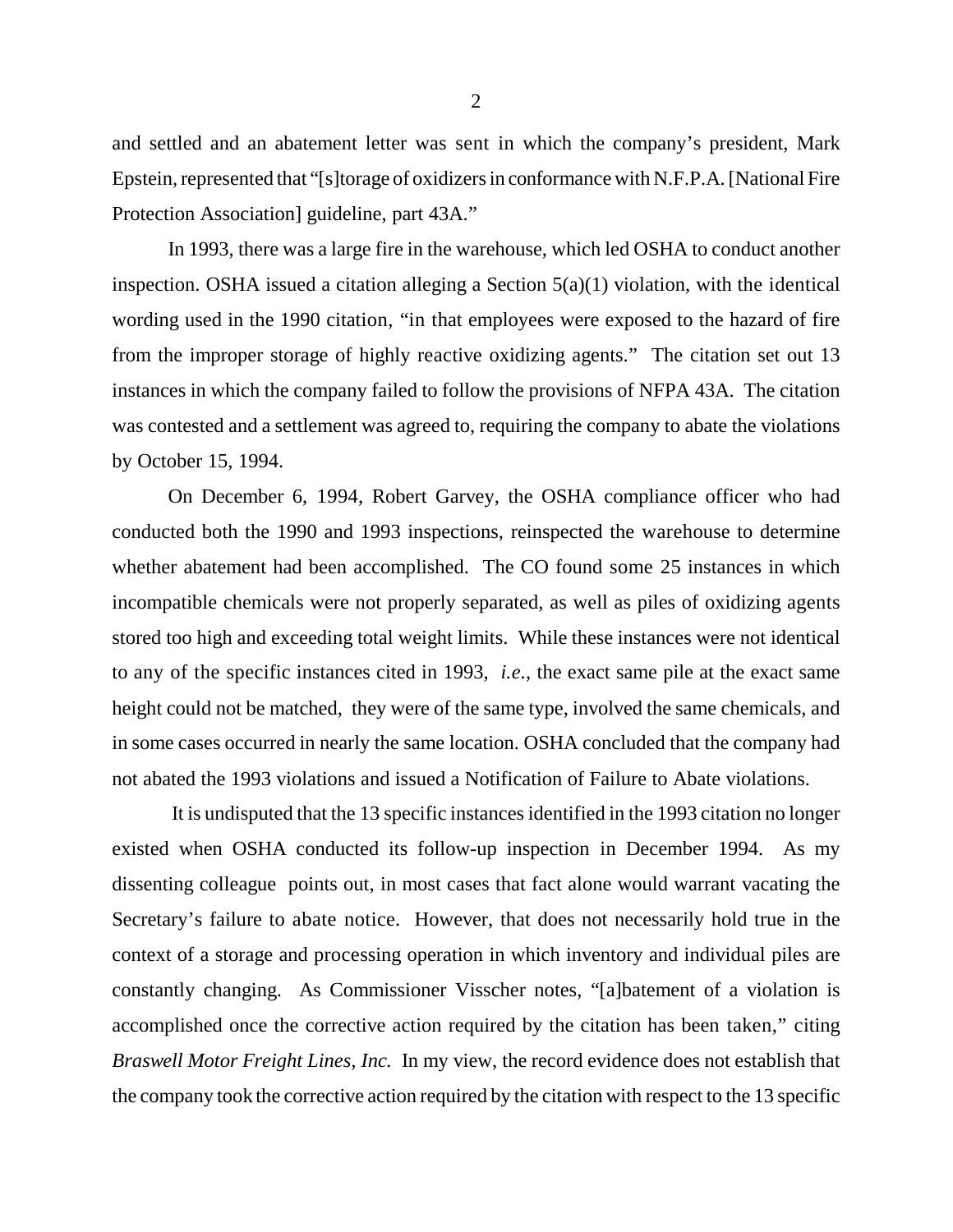instances, either by correcting the physical conditions or by preventing employee exposure, or that the company ever came in full compliance. The record strongly suggests that the reason the 13 items identified in the 1993 citation did not exist in December 1994 at the time of the OSHA reinspection was because of the nature of the company's business with inventory constantly changing, chemicals constantly moving in and out and individual piles similarly changing, rather than by any conscious effort by the company to take corrective action to bring about abatement. While the heights of the piles changed and the materials were replenished, the evidence does not show that the company ever came in compliance, even for a fleeting moment. At best this appears to be the functional equivalent of rearranging the deck chairs on the Titanic. As the company president testified: "You have to understand that the warehouse changes on a daily basis and anything that he [the CO] would have measured on one specific date by the time the citation was received, most of those piles are of different dimensions, different sizes and only the general locations remain the same."6

My dissenting colleague's misstatement of my position notwithstanding, it is not my view that in every case where a violative condition has ceased to exist due to changing conditions (continued...)

<sup>6</sup> Accordingly, it appears that the 13 specific instances observed by the CO during the 1993 inspection did not continue to exist at any time -- either the next day, at the time the 1993 citation issued, when the settlement agreement was entered into, on the October 15, 1994 abatement date agreed to by Alden Leeds in the settlement, or in December 1994 when OSHA conducted its follow-up inspection. The question then becomes what "corrective action" was required by the 1993 citation, and consented to in the subsequent settlement agreement that contained an October 15, 1994 abatement date? My dissenting colleague does not directly address this point. He concludes that the only fair reading of the 1993 citation and settlement agreement is that the company was required to abate the 13 conditions specifically identified in the citation. The fact that these 13 specific instances apparently did not exist either at the time the citation issued or when the settlement agreement was entered into and that this was due solely to the nature of the company's business is apparently of no import to my colleague. Thus, my dissenting colleague's apparent answer to the question of what "corrective action" was required by the 1993 citation and consented to in the subsequent settlement agreement that contained an October 15, 1994 abatement date would be "none."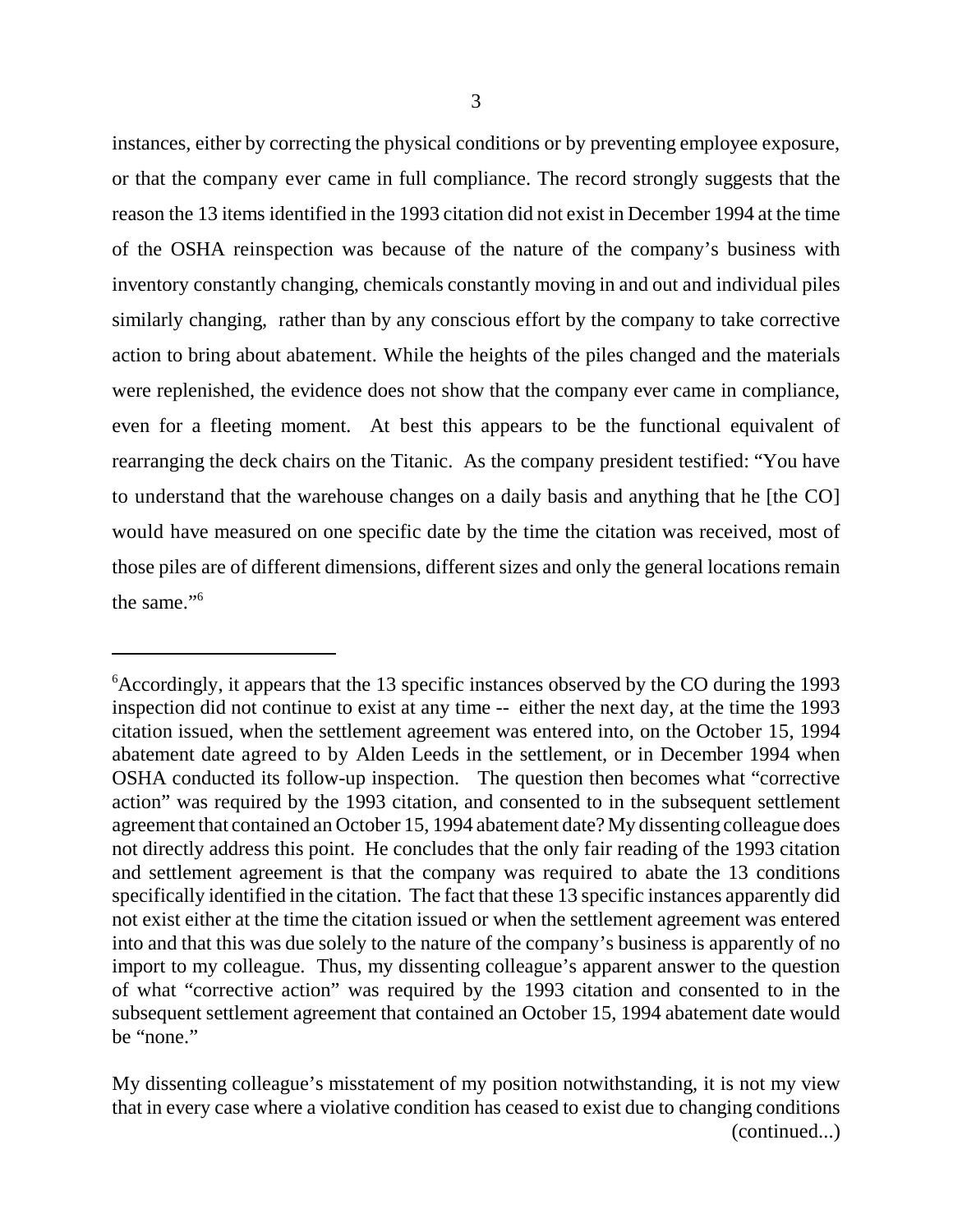The CO testified about a conversation he had during the 1994 inspection with the warehouse manager, John Cresho, concerning what changes had been made as a result of the 1993 citation. According to the CO's testimony, Cresho told him that: "He had never seen the citations. He didn't know what the citation said and he was never given any other specifics." Thus, Cresho, the warehouse manager, the person who according to the company president was responsible for correcting each of the 13 specific items in the 1993 citation, had never seen the citation and was unaware of the specifics of those items.

Even assuming *arguendo* that the company is given credit for these 13 "self-abating" items,<sup>7</sup> I would still uphold the failure to abate violation found by Judge Frye on the ground that the company never abated its storage practices for oxidizers which constituted the fire hazard that the Secretary sought to have remedied. In my view, the 1993 citation charging the company with specific conditions which exposed "employees to the hazard of fire from

Commissioner Visscher does not cite to any case where the Commission has dealt with the question of a failure to abate notice in the context of violative conditions that are selfcorrecting in nature, *e.g*., as a result of a constantly changing inventory, and where the employer has failed to take any corrective action.

<sup>6</sup> (...continued)

there can be no abatement unless corrective action has been taken by the company. It should be noted that this is not a case where the violative conditions no longer existed because the work had been completed prior to the time set for abatement. Nor is this a case where corrective action by the company was foreclosed by "changing conditions" in the workplace. The constant shift in inventory is the very essence of Alden Leeds business. Abatement of a violation is usually accomplished once corrective action has been taken. Alden Leeds took no affirmative corrective action, so the very same violative conditions continued to exist throughout its workplace. In these particular circumstances, I would not credit the company with an abatement based on the serendipitous non-existence of the 13 specific instances of improper chemical storage to use as a shield against an FTA notice.

<sup>7</sup> My dissenting colleague cites *Savina Home Industries, Inc.,* 4 BNA OSHC 1956, 1976-77 CCH OSHD ¶ 21,469 (No. 12298, 1977) for the holding that there is "no failure to abate if employees [are] no longer exposed to cited conditions." In *Savina* the Commission vacated the notification for failure to abate because the employer had, in fact, been in compliance with the cited standards either at the time of the original inspection or at the time of the reinspection. *Savina* was not a case of a violative condition having been corrected, but rather the Commission simply finding that the cited condition was not violative of the Act.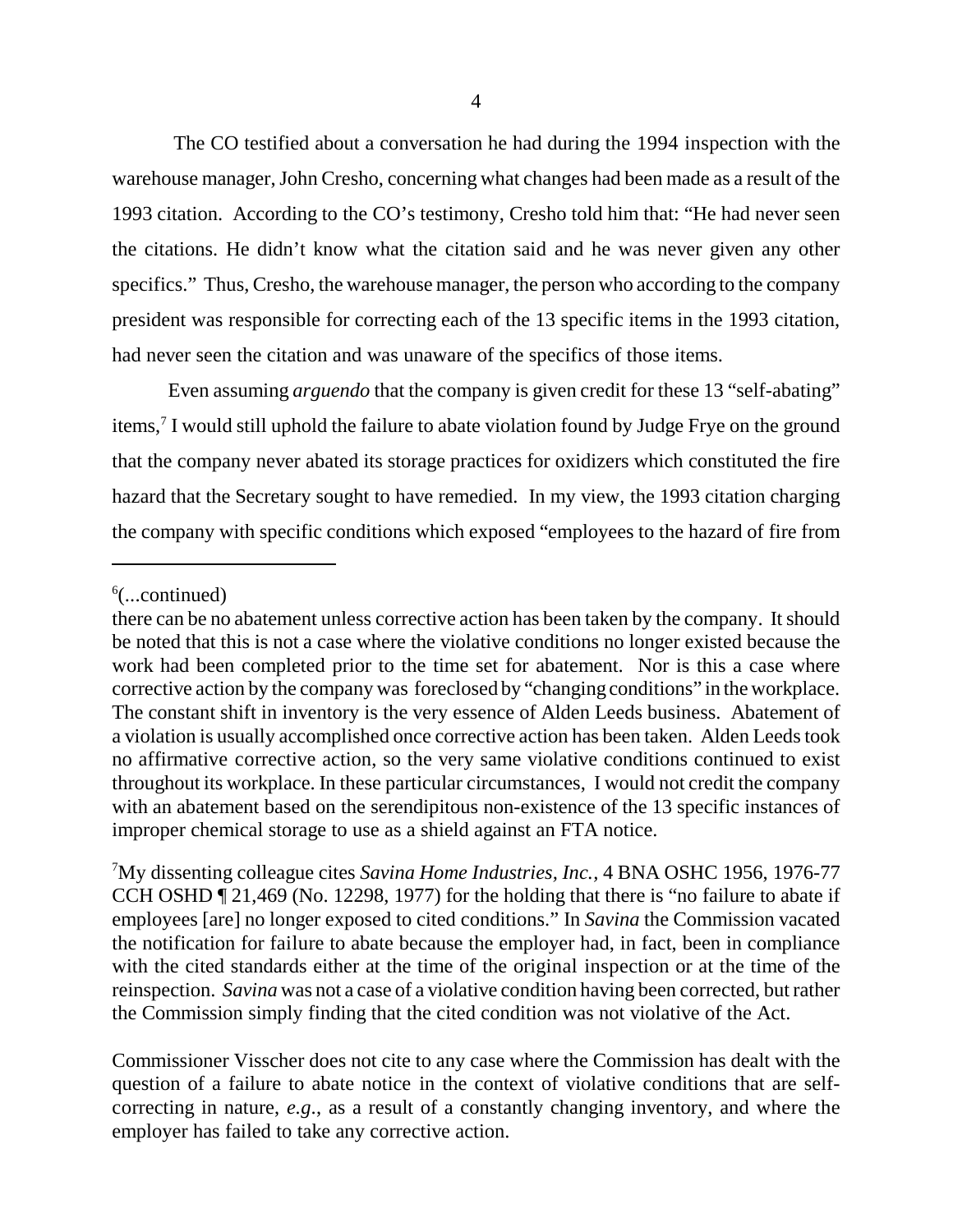the improper storage of highly reactive oxidizing agents" more than adequately informed the company that OSHA was concerned with its overall warehouse storage practices for oxidizing agents and that this was the hazard that the Secretary sought to have remedied. As the judge found:

To limit the citation to specific conditions enumerated in it would be to blink [at] the reality of the hazard. In the context of a storage and processing operation in which inventory is constantly changing, it does little good to correct specific hazardous piles of oxidizers identified by the Secretary if the procedures which permitted those hazardous piles to be created are not corrected. New hazardous piles will be created, and the employees' risk of death or serious injury will be unabated. Consequently, interpreting the language of the citation to apply only to specific hazards would thwart the remedial purpose of the Act. . . .

Furthermore, the argument that the company was not "clearly informed" of what must be changed in order to correct the violation is less tenable where, as here, the evidence indicates that the company failed to take corrective action even with respect to the 13 items listed in the 1993 citation.

Under Commission precedent, to establish a prima facie case of failure to abate, the Secretary must show that: (1) the original citation has become a final order of the Commission, and (2) the condition or hazard found upon reinspection is the identical one for which respondent was originally cited. An employer may rebut this prima facie case by showing that the condition has in fact been corrected or, if not corrected, that the employer has prevented the exposure of his employees to the violative condition. *York Metal Finishing Co.,* 1 BNA OSHC 1655, 1656, 1973-74 CCH OSHD ¶ 17,633, p. 22,048 (No. 245, 1974).

The CO testified, based on personal observations as well as interviews with the plant manager, the forklift operator, and other employees during the December 1994 reinspection, that the employees continued to be exposed to the recognized hazard of fire from the improper storage of oxidizing pool chemicals and that the company's practices of improperly storing incompatibles had remained unchanged since the 1993 citation. The company continued to operate as it did at the time of the 1993 citation by storing chemicals anywhere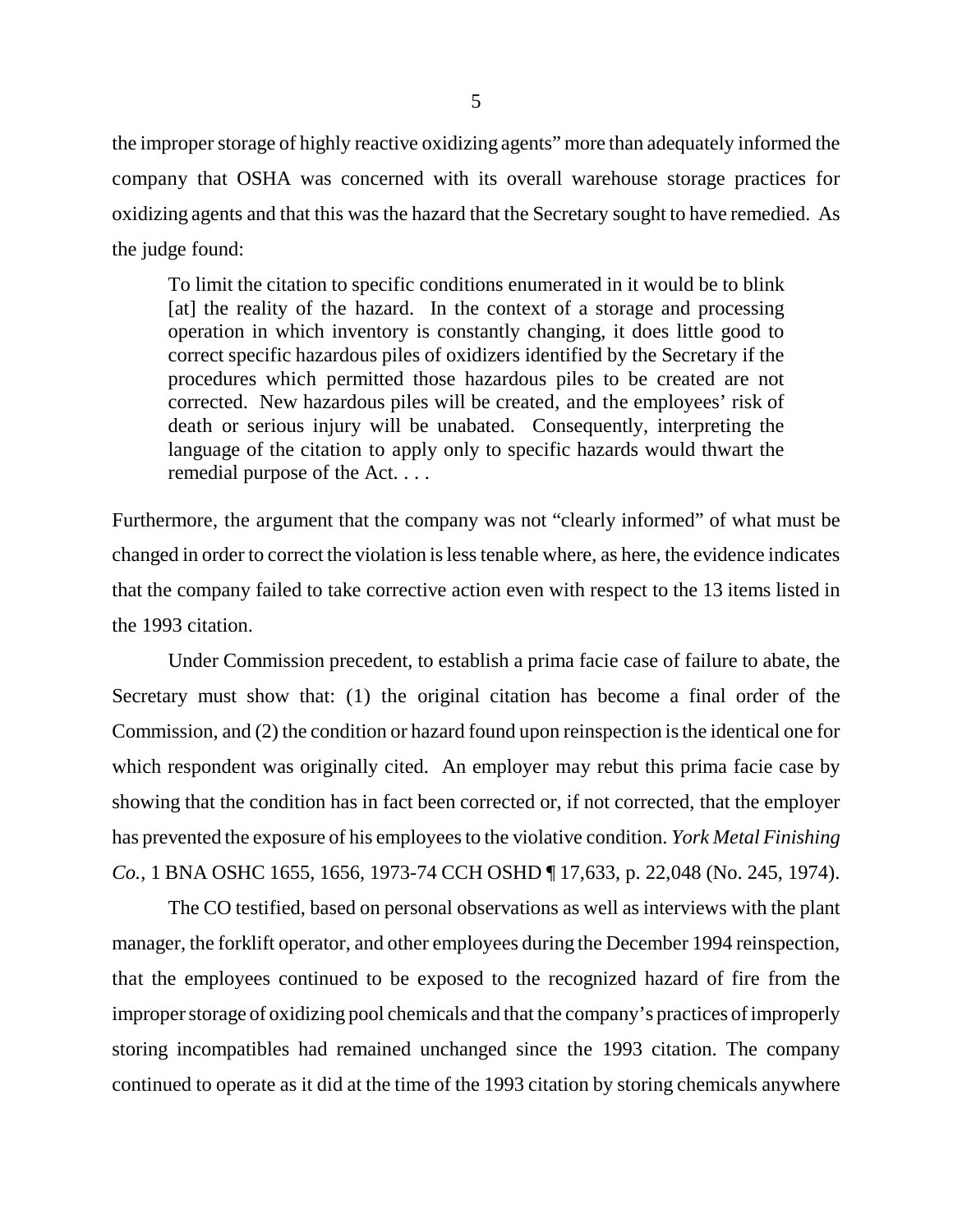it could find space for them, apparently without regard for chemical incompatibility. This evidence establishes a prima facie failure to abate.

My dissenting colleague argues that the company rebutted the Secretary's prima facie case based solely on the testimony of the company's president, Mark Epstein. Epstein testified that subsequent to the 1993 citations he instructed the warehouse manager to correct each of the violations specified in the citation. He also testified that he and the manager went over the items one-by-one and determined how to correct them, and that he personally verified that the corrections had been made.<sup>8</sup>

The warehouse manager, John Cresho, did not testify at the hearing. However, the CO testified about a conversation that he had with Cresho during the December 1994 reinspection concerning what changes had been made as a result of the 1993 citation. According to the CO's testimony, Cresho told him that "[t]he only thing he tried to do was to separate the materials. He had never seen the citations. He didn't know what the citation said and he was never given any other specifics." According to the CO, Cresho also indicated that incompatibles were stored within inches of each other because there was not enough space to separate them adequately, even in December, when inventory was low. The fire had reduced the company's warehouse space by some 65,000 square feet and the company continued to operate with reduced storage space. Cresho told the CO that the company continued to store chemicals together by brand names rather than by chemical names in order to fill orders more easily and more quickly. With respect to pile heights, Cresho told the CO that he had always stored the finished product two pallets high. The CO measured with a tape measure and found that two pallets high for a class 2 oxidizer ranged

<sup>&</sup>lt;sup>8</sup>The dissenting opinion refers to Epstein as "the only witness with direct knowledge of the facts." It should be noted that following the 1990 citation and settlement, Epstein sent OSHA an abatement letter in which he represented that "[s]torage of oxidizers in conformance with N.F.P.A. Guideline, part 43A." However, at the hearing in the instant case, Epstein testified that he had not actually seen N.F.P.A. 43A.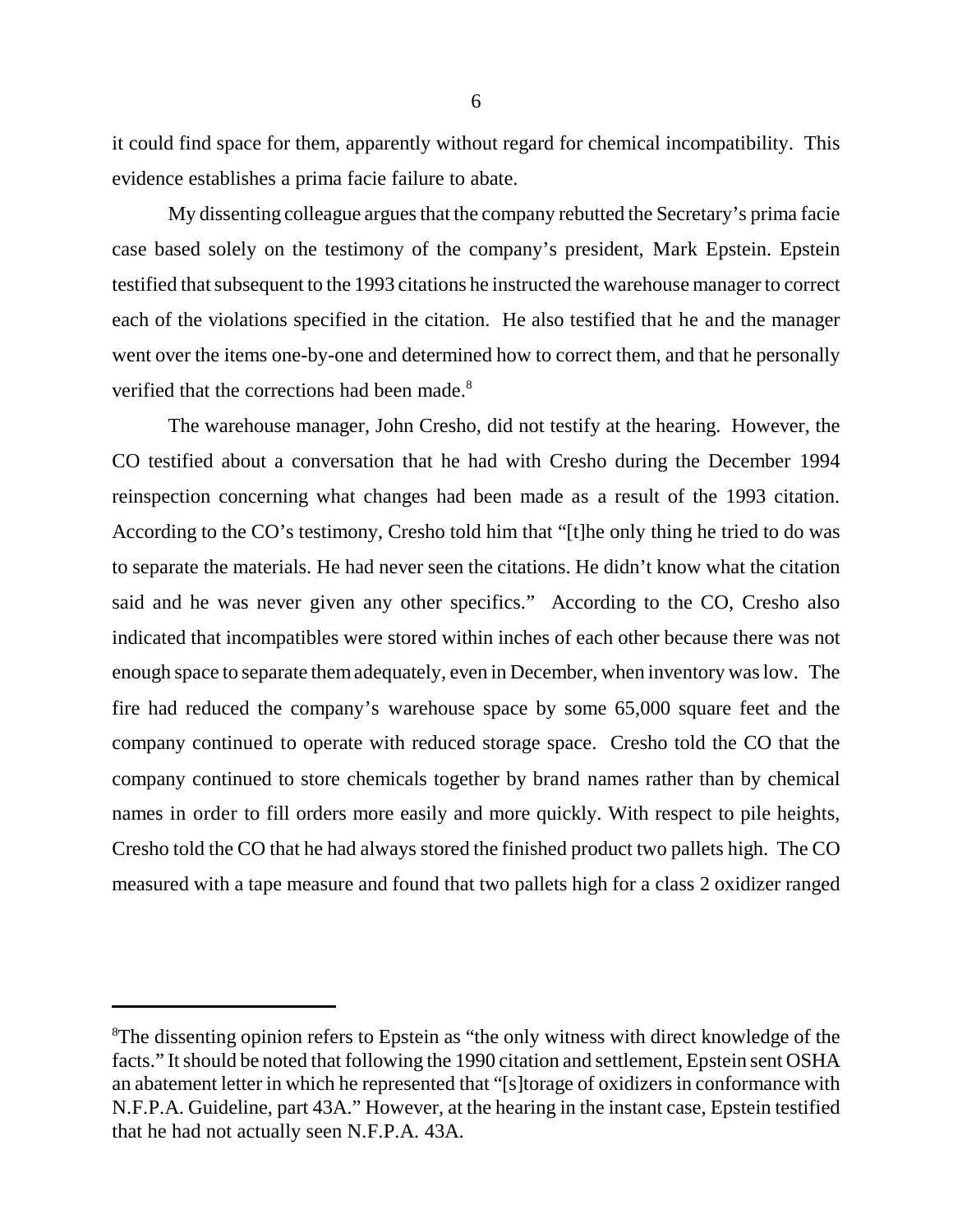from approximately 9 feet to 11¾ feet, well above the maximum height restrictions of NFPA 43A.9

Thus, even if one views Epstein's conclusory testimony as sufficient to rebut the Secretary's prima facie case, the Secretary presented sufficient evidence to overcome that testimony and satisfied her ultimate burden of establishing by a preponderance of the evidence that the company's storage practices remained unchanged and that a failure to abate did occur. Accordingly, I concur with the decision to affirm Judge Frye's finding that Alden Leeds failed to abate the hazards identified in the 1993 citation.

 $\sqrt{s/}$ 

Stuart E. Weisberg Commissioner

Dated: July 26, 2000

<sup>&</sup>lt;sup>9</sup>My dissenting colleague dismisses the personal observations of the CO and chooses to disregard the statements the CO attributed to the warehouse manager Cresho as "out-of-court statements." Such statements, however, are not hearsay and are admissible. *See* FED. R. EVID. 801(d)(2) (admission by party-opponent not hearsay). My colleague also contends that these statements made by Cresho to the CO "neither contradict nor impeach" Epstein's abatement testimony. Epstein testified that he instructed the warehouse manager to correct each of the 13 violations specified in the citation, and that he and the manager went over the items one-by-one and determined how to correct them. Yet, according to the CO, during the 1994 inspection the warehouse manager told him that he had never seen the 1993 citation and was unaware of the specifics of those items. In my view, Cresho's statement plainly contradicts and impeaches that of Epstein.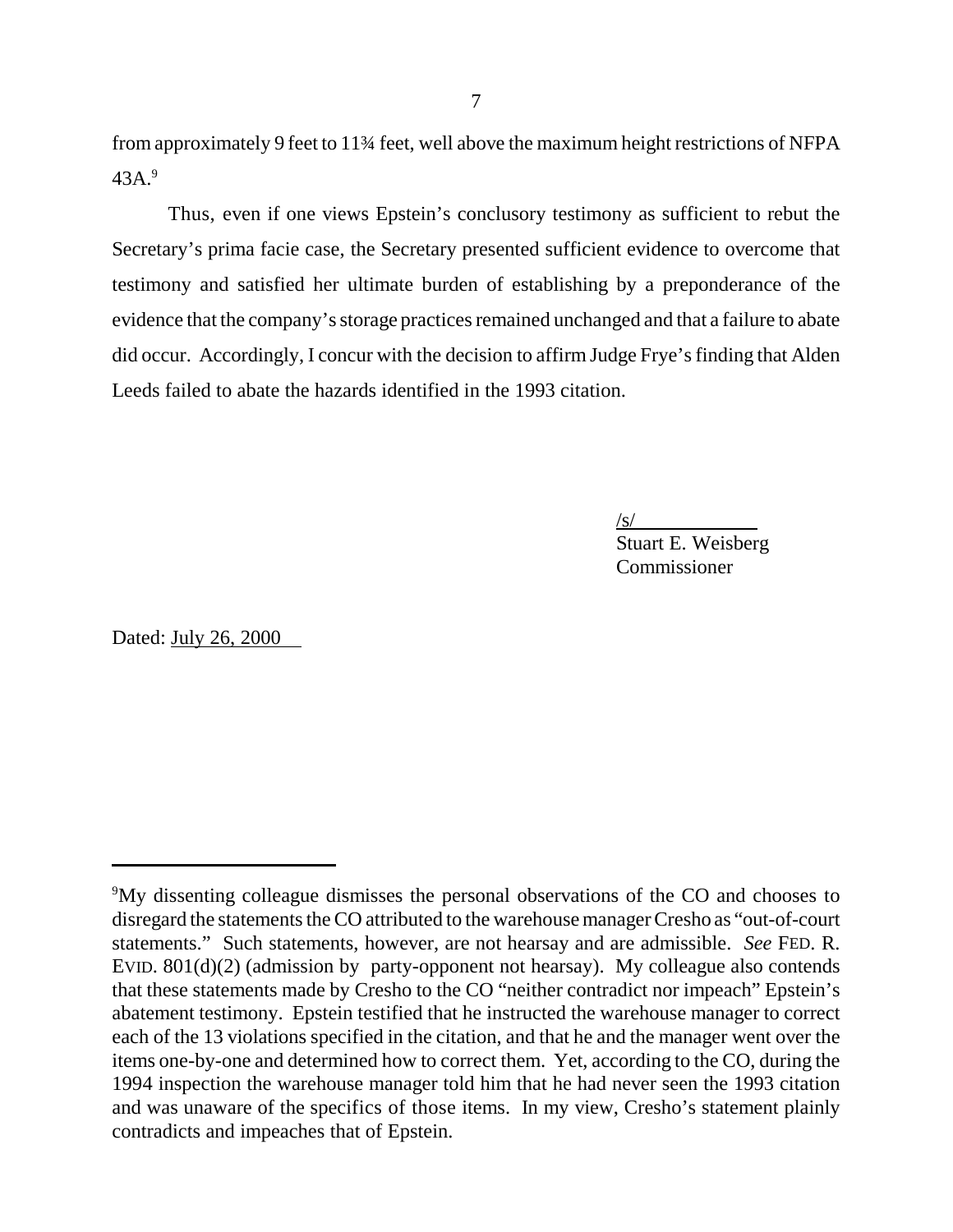## UNITED STATES OF AMERICA OCCUPATIONAL SAFETY AND HEALTH REVIEW COMMISSION

SECRETARY OF LABOR

Complainant

v.

ALDEN LEEDS, INC.,

Respondent

95-1143

Whitman, Breed,

Docket Nrs. 95-1143 FTA

Appearances For Complainant For Respondent J. Davitt McAteer, Esq. Eric Aronson, Esq. Acting Solicitor of Labor David Roth,

Esq.

Patricia M. Rodenhausen, Esq. Abbott & Morgan Regional Solicitor Newark, N.J.

 Barnett Silverstein, Esq. Attorney U.S. Department of Labor New York, New York

Before: JOHN H FRYE, III, Judge, OSHRC

### DECISION AND ORDER

### I INTRODUCTION

This is a proceeding under section 10(c) of the Occupational Safety and Health Act of 1970, as amended, 29 U.S.C. § 651 et seq. (the "Act"). Respondent, Alden Leeds, Inc. ("Alden"), contests a Notification of Failure to Abate violations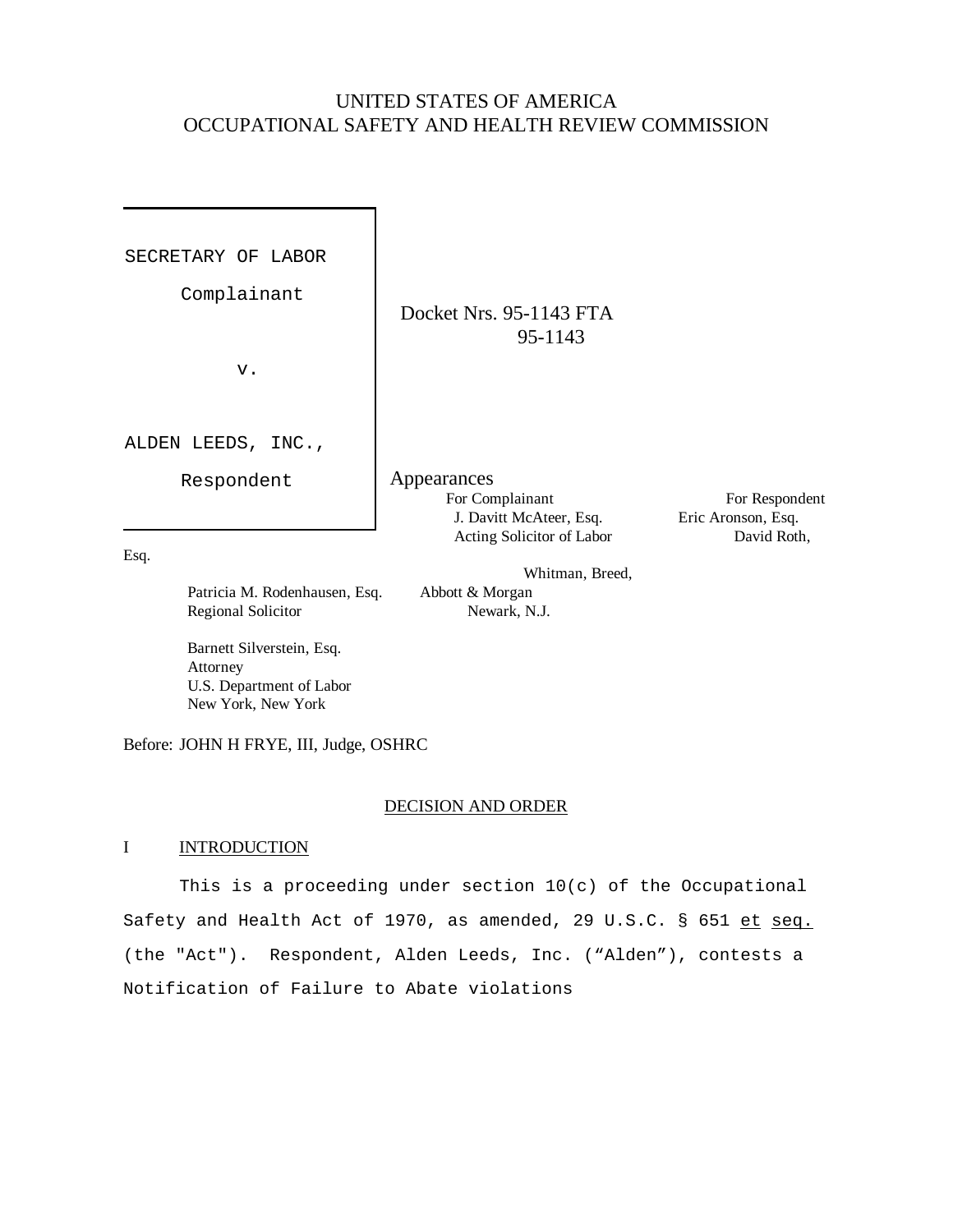$10$  (the "FTA"). The violations which the Secretary alleges were not abated were observed by OSHA in 1993 at Alden's warehouse located at 55 Jacobus Avenue, Kearny, New Jersey, and became the subject of a citation issued on October 8, 1993. Alden contested this citation and a settlement was reached on July 12, 1994. The terms of the settlement required Alden to abate all alleged violations by October 15, 1994. Beginning in December 1994, the Secretary reinspected Alden's warehouse. The Secretary concluded that Alden had not abated the 1993 violations and issued the FTA which is here at issue. The Secretary proposes an additional penalty of \$107,100. Following an unsuccessful attempt to settle this controversy, trial took place on February 19 and 20, 1997, in New York, New York.

#### II BACKGROUND

Alden is a New Jersey corporation engaged in processing, storing, packaging, reformulating, distributing, and selling swimming pool chemicals, significant quantities of which are  $\alpha$  oxidizers.<sup>11</sup> Oxidizers present a fire hazard in that they increase the burning rate of and may cause spontaneous ignition of combustible materials.<sup>12</sup> The National Fire Protection Association ("NFPA") groups oxidizers into four classes depending on the degree of hazard, Class 1 being least hazardous and Class 4 most hazardous. Alden stores and processes no Class 4 oxidizers, a small amount of Class 3,

 **<sup>10</sup>** The Secretary also issued (Inspection # 107658486) serious Citation No. 1 and an other Citation No. 2 which were timely contested by Respondent. At the beginning of the trial, Respondent withdrew its contest to these two citations (Tr. 5, 38). Thus, Citation No. 1 and Citation No. 2 of Inspection # 107658486 will be affirmed as issued and the penalties proposed by the Secretary will be levied. Tr. 30, 67, 169, 316.

12 Ex ALJ 7, NFPA 43A (1990), **&** 1-2, p.43A-5.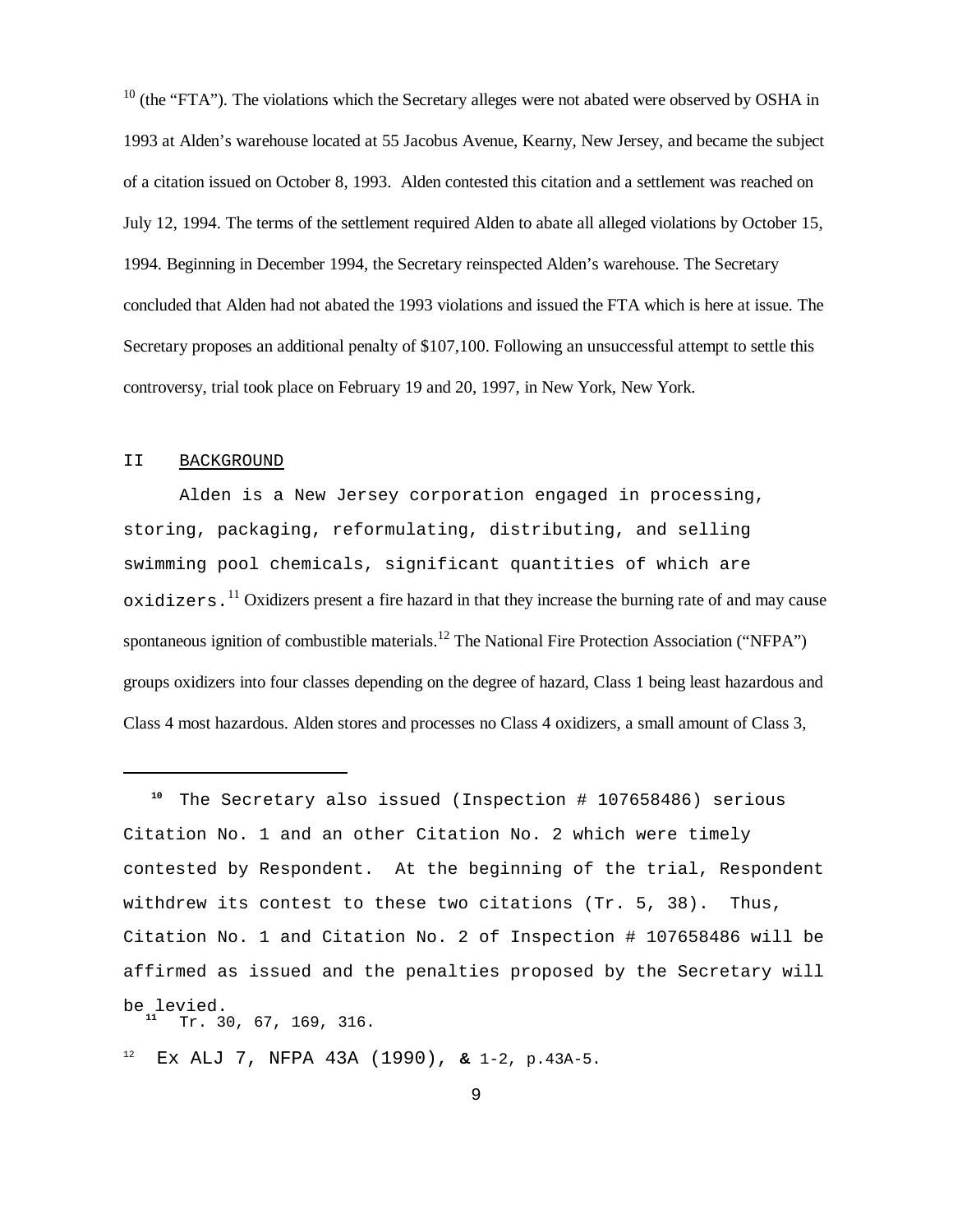and a substantial amount of Class 2. The vast majority of its inventory is made up of Class  $1$ .<sup>13</sup> Class 1 oxidizers slightly increase the burning rate of combustible materials, but do not cause spontaneous ignition.<sup>14</sup> Class 2 oxidizers cause a moderate increase in burning rate and may cause spontaneous ignition of combustible materials.<sup>15</sup> Class  $\frac{3}{10}$  oxidizers cause a severe increase in burning rate of combustible materials or will undergo vigorous self-sustaining decomposition if contaminated or exposed to heat.<sup>16</sup>

Both the 1993 citation and the FTA employed the same language in charging Alden:

The employer did not furnish employment and a place of employment which were free from recognized hazards that were causing or likely to cause death or serious physical harm to the employee in that employees were exposed to the hazard of fire from the improper storage of highly reactive oxidizing agents.<sup>17</sup>

Both the FTA and the 1993 citation base this charge on specific instances in which Alden allegedly failed to follow the provisions of NFPA 43A (1990).<sup>18</sup> These alleged violations are set out below.

- 15 Id. **&** 1-6.2, p.43A-6.
- 16 Id. **&** 1-6.3, p.43A-6.
- 17 Ex ALJ 3 and 5.

<sup>18</sup> Alden argues that it never agreed in the settlement of the 1993 citation to apply the provisions of NFPA 43A (1990). That may be so. However, that fact does not prevent the Secretary from relying on NFPA 43A (1990) in order to demonstrate that a recognized hazard existed in Alden's warehouse. The existence of national consensus standards, such as those established by the NFPA, may be used as evidence of recognition of a hazard. (continued...)

<sup>13</sup> Tr.317.

<sup>14</sup> Ex ALJ 7, NFPA 43A (1990), **&** 1-6.1, p.43A-6.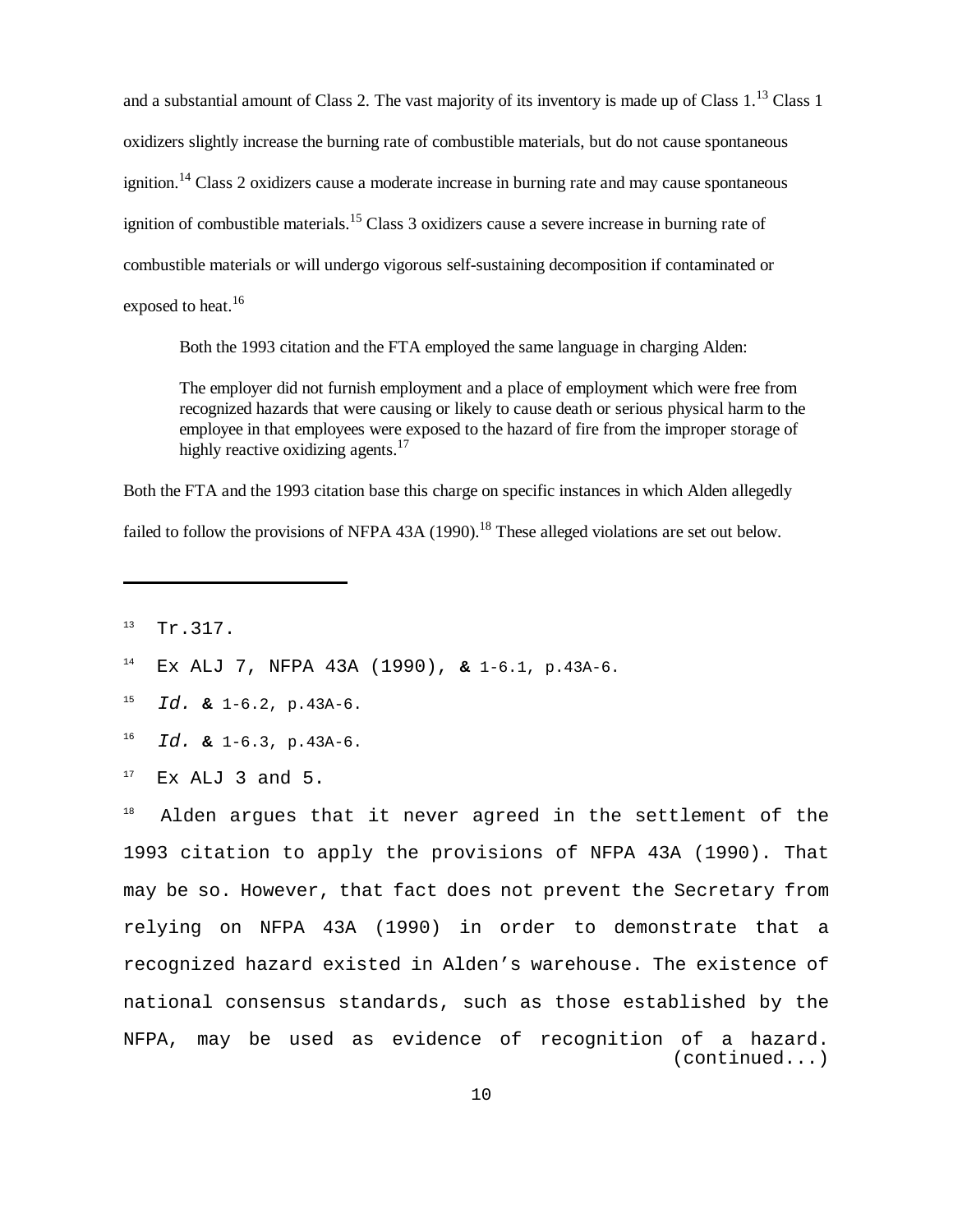1. Piles of Class 2 Oxidizers

a. FTA - Alleged Violations of Table 4-2(a) Governing Nonsprinklered,<sup>19</sup> Segregated Storage

| Limitation                                                                                                          | <b>Alleged Violations</b>                   |
|---------------------------------------------------------------------------------------------------------------------|---------------------------------------------|
| Max Weight $= 10$ Tons                                                                                              | 4: 37.8, 25, 23.8, and 23.1 Tons (Item 1b)  |
| Max Height $= 6$ Feet                                                                                               | 20 ranging from 8.8 to 11.75 Feet (Item 1c) |
| $Max Width = 8$ Feet                                                                                                | $2: 20x29$ and $19x27$ Feet (Item 1d)       |
| Min Distance to Next Pile $=$ Pile<br>Height                                                                        | $3$ (Item 1e)                               |
| 1993 Citation - Violations of Table 4-2(b) Governing<br>$\mathbf{b}$ .<br>Sprinklered,<br><b>Segregated Storage</b> |                                             |
| Limitation                                                                                                          | <u>Violations</u>                           |
| Max Weight per Building = $100 \,$ 2: 120 and 160 Tons (Item 1a)<br>Tons                                            |                                             |
| Max Weight $= 20$ Tons                                                                                              | $2: 75$ and $54$ Tons (Item 1b)             |
| Max Height $= 8$ Feet                                                                                               | 4 ranging from 9 to 13.5 Feet (Item 1c)     |
| $Max Width = 16$ Feet                                                                                               | $1:75$ Feet (Item 1d)                       |
|                                                                                                                     |                                             |

(...continued) Bethlehem Steel Corp. v. OSHRC, 607 F.2d 871, (3rd Cir. 1979); Madison Foods, Inc. , 630 F.2d 628 (8th Cir. 1980).

<sup>19</sup> In the time between the 1993 citations and the FTA, the Secretary changed his classification of Alden's warehouse from "sprinklered" to "nonsprinklered." (Tr. 354.) However, all of the specific deviations of the piles from NFPA 43A (1990) identified by the Secretary exceed the less onerous guidelines for sprinklered storage.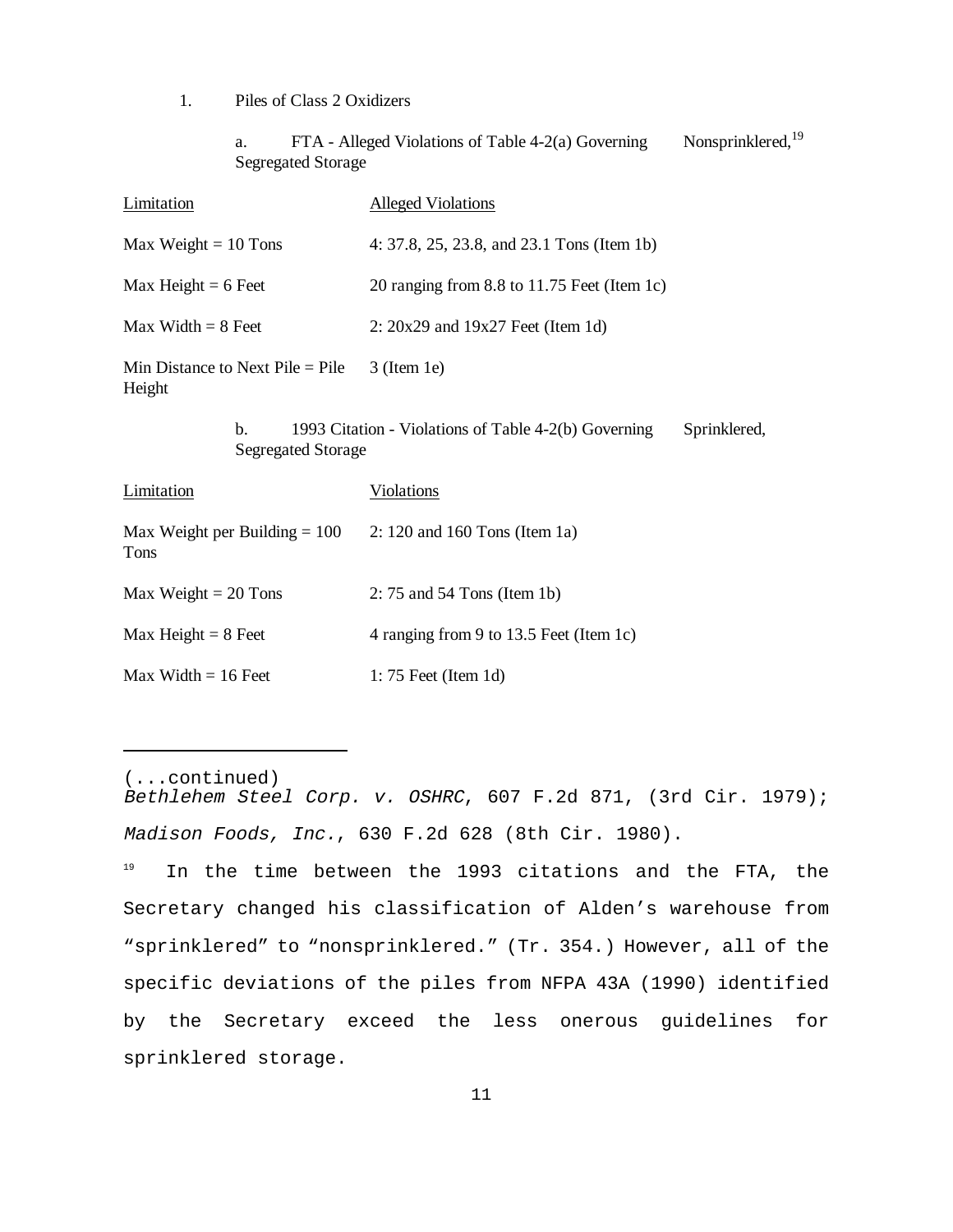Min Distance to Next Pile = Pile  $\quad$  2 (Items 1e, 1eee) Height

Min Distance from Wall =  $2$  Feet ? (Items 1f, 1fff)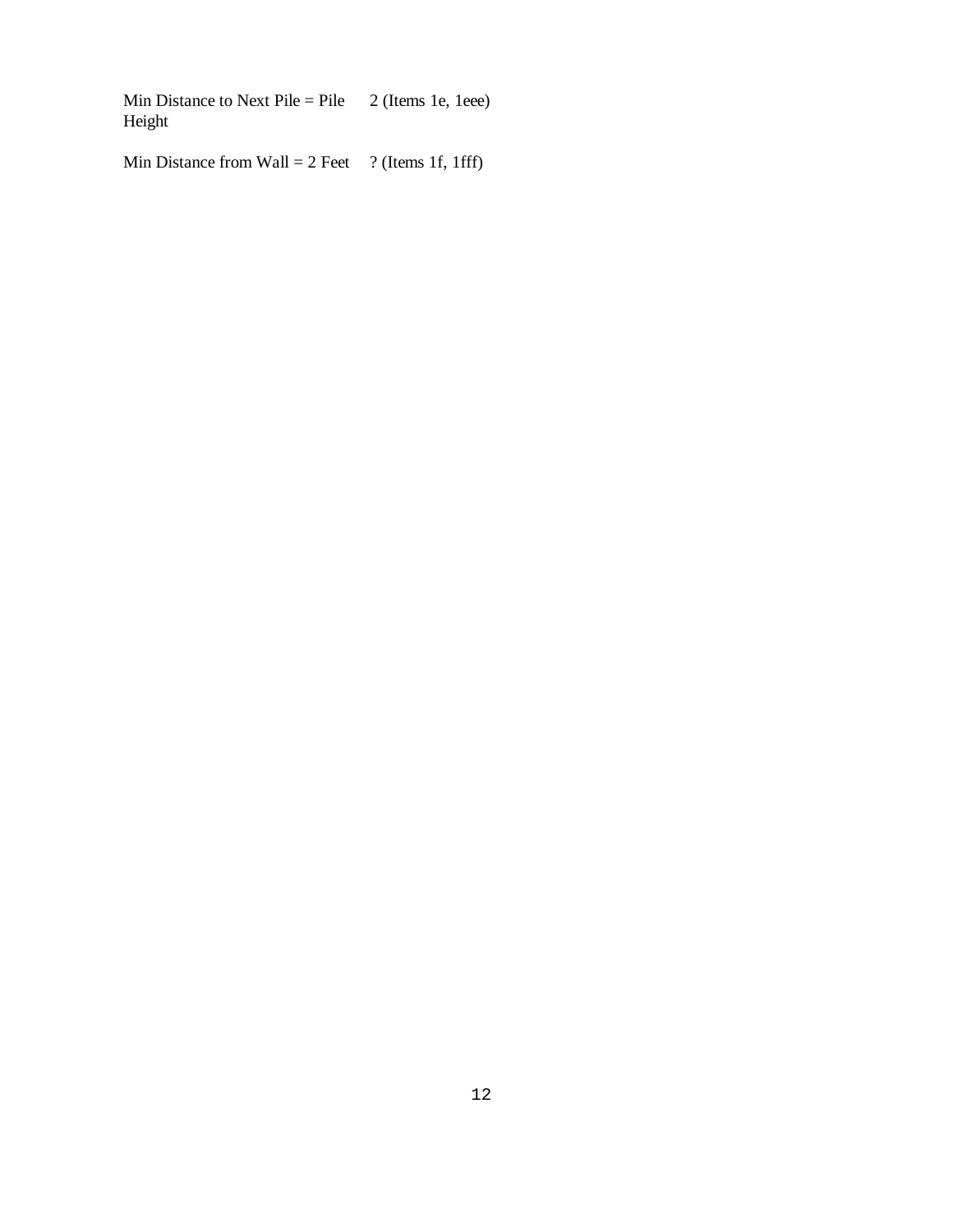2. Piles of Class 3 Oxidizers

a. FTA - Alleged Violations of Table 5-2(a) Governing Nonsprinklered,<sup>20</sup> Segregated Storage

| Limitation                                                                                              | <b>Alleged Violations</b>                                                  |
|---------------------------------------------------------------------------------------------------------|----------------------------------------------------------------------------|
| Max Height = $6$ Feet                                                                                   | 19 Ranging from 7.2 to 10.25 Feet (Item 1cc)                               |
| Min Distance to Next Pile $=$ Pile<br>Height                                                            | 3 (Item 1ee)                                                               |
| 1993 Citation - Violations of Table 5-2(b) Governing<br>b.<br>Sprinklered,<br><b>Segregated Storage</b> |                                                                            |
| Limitation                                                                                              | Violations                                                                 |
| Max Weight $= 10$ Tons                                                                                  | $2: 11$ and $26$ Tons (Item 1bb)                                           |
| Max Height $= 5$ Feet                                                                                   | 2: 10 and $7.3$ Feet (Item 1cc)                                            |
| Min Distance to Next Pile $=$ Pile<br>Height                                                            | 1 (Items 1ee)                                                              |
|                                                                                                         | Min Distance from Wall = $2$ Feet 4: 4.5, 20, 10, and 18 Inches (Item 1ff) |

In addition, the FTA lists 25 alleged instances in which Class 2 or 3 oxidizers were stored too close to incompatible materials, while the 1994 Citation lists one such violation. (Item 1g in both citations.)

It is evident from a review of the above that none of the FTA alleged violations correspond with any of the 1993 violations. Counsel for the Secretary so stipulated.<sup>21</sup> The Secretary maintains that what was cited in 1993 and again in the FTA were Respondent's storage practices, not specific conditions which violated NFPA 43A (1990). Indeed, the testimony put forward by the Secretary falls far short of

<sup>20</sup> Id.

 $21$  Tr. 170-71.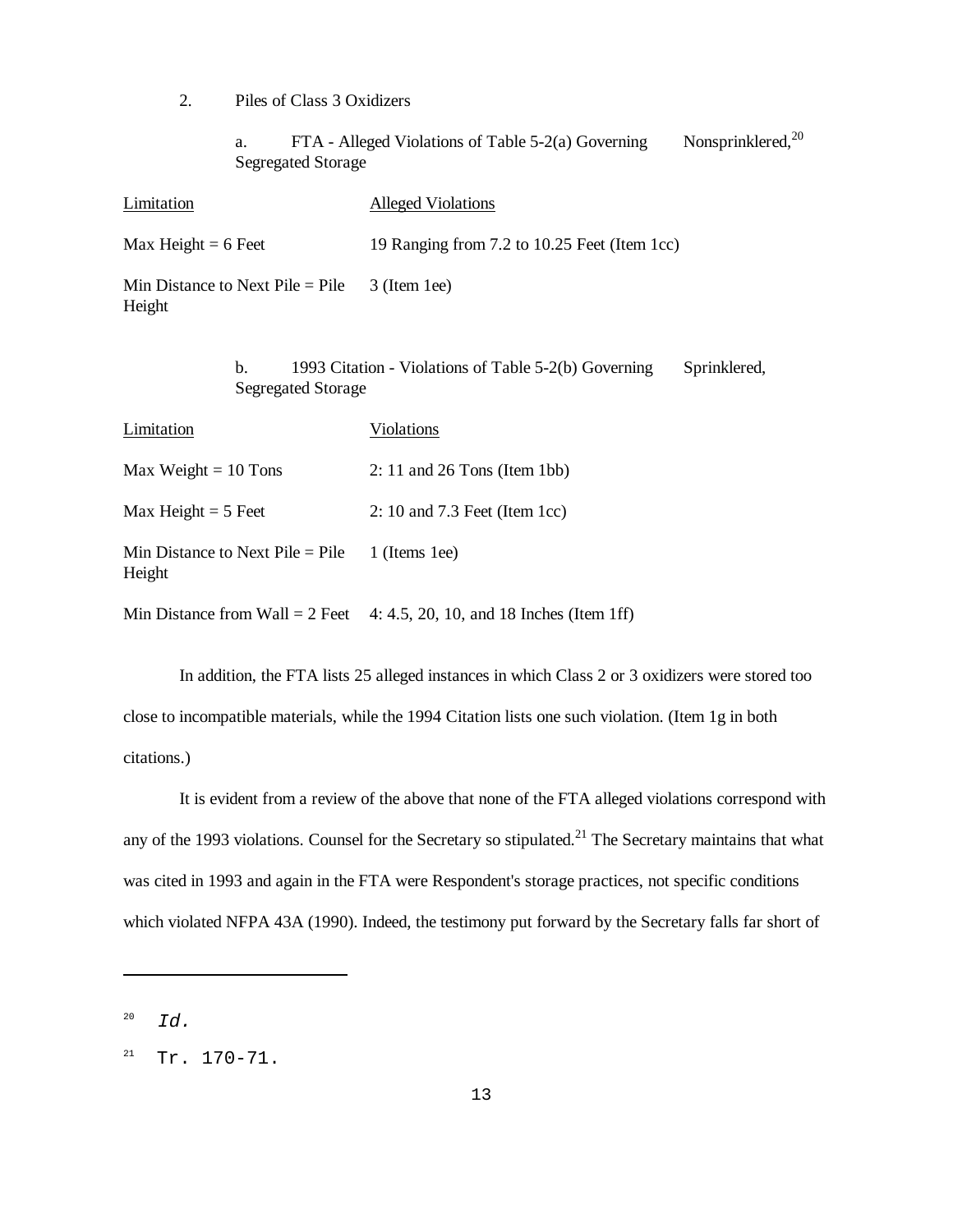establishing that specific hazardous conditions continued from the abatement date set in the stipulation of settlement of the 1993 citation until December, 1994.<sup>22</sup> However, the Secretary did establish that Alden's storage practices remained unchanged over the relevant period.<sup>23</sup> From the outset, Alden's

 $22$  See testimony of Compliance Officer Robert Garvey, Tr. 27 et seq. The testimony indicates that the nature of Alden's business is such that the inventory is constantly changing and, consequently, individual piles are similarly changing. Thus a pile that exceeded an NFPA 43A (1990) limitation at one moment might well be within that limitations at another. Thus the Secretary cannot establish a failure to abate violations as contemplated by Secretary v. Braswell Motor Freight Lines, Inc., 5 OSHC 1469, 1471 (Rev. Com. 1977).

 $23$  The Secretary established that there were two major problems with Respondent's storage practices. As illustrated above, Respondent stored chemicals together by brand names rather than by chemical names in order to facilitate the filling of orders (Tr. 61-62, 77, 210). As a result, incompatible chemicals were stored together, increasing the hazard of fire, contrary to NFPA 43A (1990), **&** 2-4.2 (Tr. 62-64, 71-72, 210). Alden maintains that it did not store incompatibles together, citing the testimony of Mr. Epstein (Tr. 291, 298, 308) and Mr. Garvey (Tr. 71-72, 87-88), but this testimony is insufficient to contradict the statements of Mr. Garvey to the contrary. Alden also relies on a letter from Mr. Jacobsen which states that in March, 1995, he did not find incompatibles stored together. Mr. Jacobsen did not testify. His letter, although admitted, is hearsay and consequently it is also insufficient to contradict Mr. Garvey's testimony. Moreover, it speaks to a (continued...)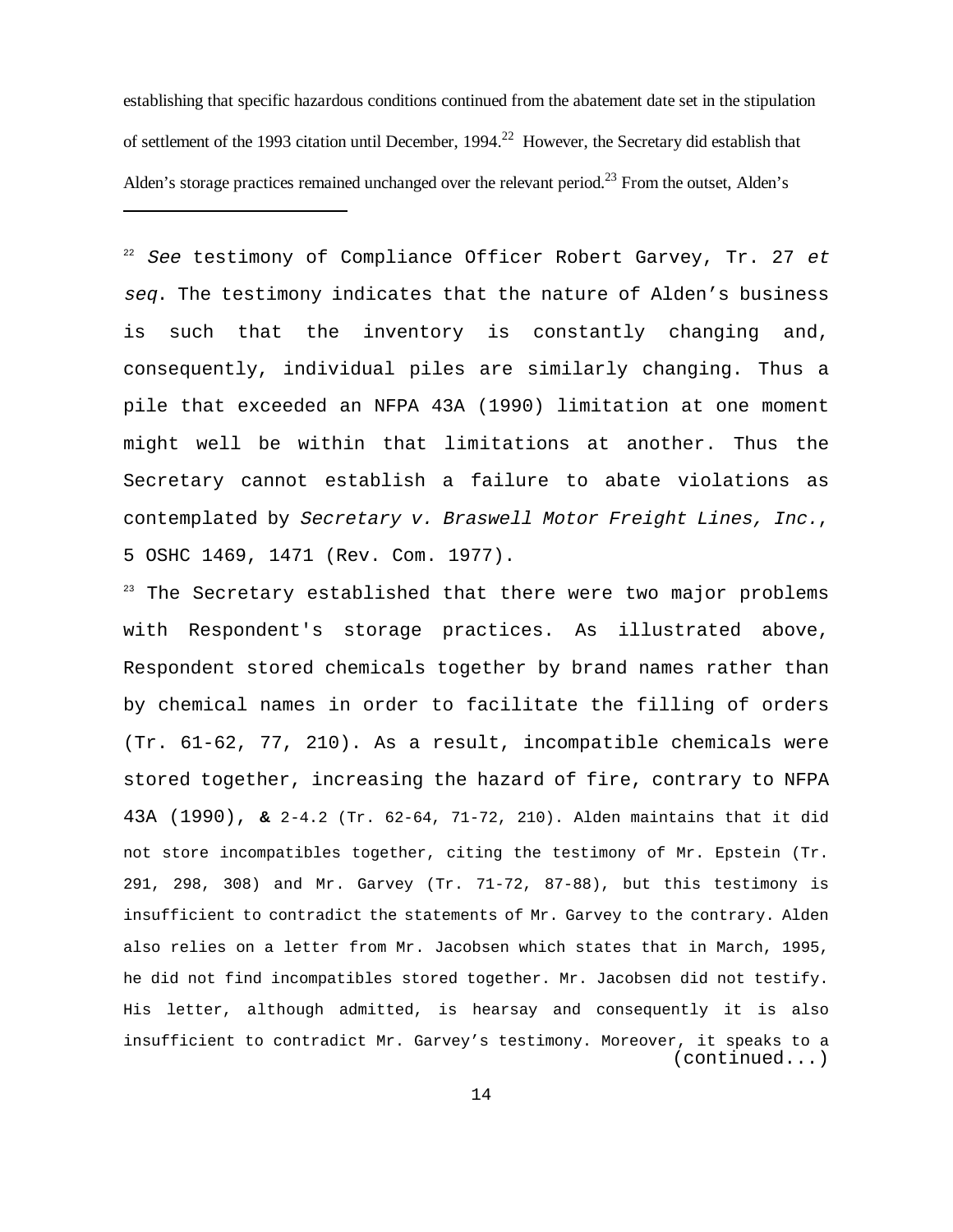defense focused on the fact that the specific conditions in its warehouses did change and that consequently the Secretary did not establish a failure to abate the hazards identified in the 1993 citation. Alden did not address the issue of its storage practices.

### III DISCUSSION

It is evident from the above that the parties tried two separate cases and each established what it sought to establish. Thus, although no party addressed it, it is important to determine whether the 1993 citation adequately informed Alden that the Secretary regarded its storage practices to be hazardous. Alden, having refused to consent to the trial of those practices<sup>24</sup> by joining issue with the Secretary's case, may not fairly be charged with a failure to abate unless the 1993 citation placed it on notice that the Secretary was seeking to correct those practices.<sup>25</sup>

#### (...continued) different time period.

Second, as noted above, Respondent did not come into compliance with the dimensional restrictions of NFPA 43A (1990) by changing its storage practices (Tr. 51, 64, 67, 69-70, 73, 75, 77-80, 86, 111, 118, 169, 209-210, 224; ALJ 17-20). These practices were not changed from the 1993 citation to the FTA. 24 Alden maintains that **'** 5(a)(1) may only be used to cite hazardous conditions and may not be used to cite allegedly hazardous practices. (Brief, p.7.) Such is not the case. Secretary v. General Dynamics Land Systems Div., Inc., 15 OSHC 1275, 1280 (Rev. Com. 1991); Secretary v. Pelron Corporation, 12 OSHC 1833, 1835 (Rev. Com. 1986) defining a **'** 5(a)(1) hazard as "... practices, procedures or conditions...."

 $25$  Alden does object that the 1993 Citation was defective in that it failed to identify the corrective measures necessary to abate (continued...)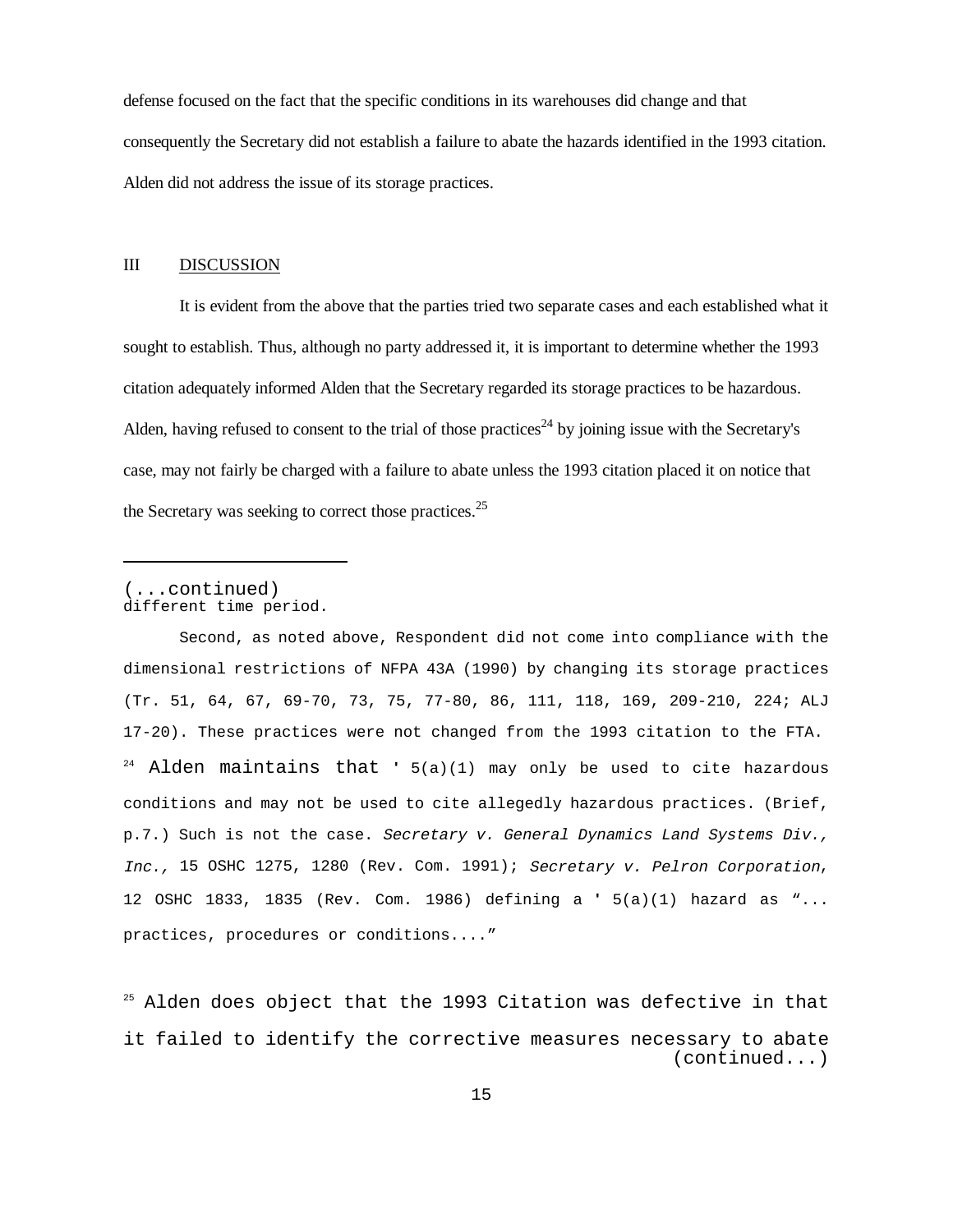The 1993 citation charges Alden with exposing "... employees ... to the hazard of fire from the improper storage of highly reactive oxidizing agents." The citation does not specifically refer to storage practices, and the violations of listed in item 1 clearly refer to specific conditions, not practices. The 1993 citation is similar to a citation issued to General Dynamics under **'** 5(a)(1). The latter citation charged that:

... employees ... were required to spray or pour varying quantities of [freon] into the turret and driver's compartment of M-1 tanks and immediately enter these compartments ... thereby exposing themselves to the hazard of asphyxiation and/or chemical poisoning.

The trial of the citation revealed and the judge found that employees were not required to enter the tanks immediately. Consequently, General Dynamics argued before the Commission that the citation properly had been vacated by the judge. The Commission rejected this argument, noting that, although not required to do so, employees often entered the tanks immediately after pouring freon in them. The

the hazard, relying on Marshall v. B.W. Harrison Lumber Co., 4 OSHC 1091, 1092, aff'd 569 F.2d 1303, 1307, 6 OSHC 1446, 1449-50 (5th Cir. 1978). Brief p.11. In support of this argument Alden cites Mr. Garvey's testimony in which he seemed to concede that the rigid application of NFPA 43A (1990) dimensional guidelines would not necessarily abate the hazard. Alden's argument fails for two reasons. First, because there is more to NFPA 43A (1990) than simply conforming with dimensional guidelines, Alden reads too much into this testimony. Second, Harrison is distinguishable in that the citation there was found to be defective because it failed to adequately describe the ways in which the employer failed to comply with a specific standard.

<sup>26</sup> General Dynamics, supra, note 15at 1279.

<sup>(...</sup>continued)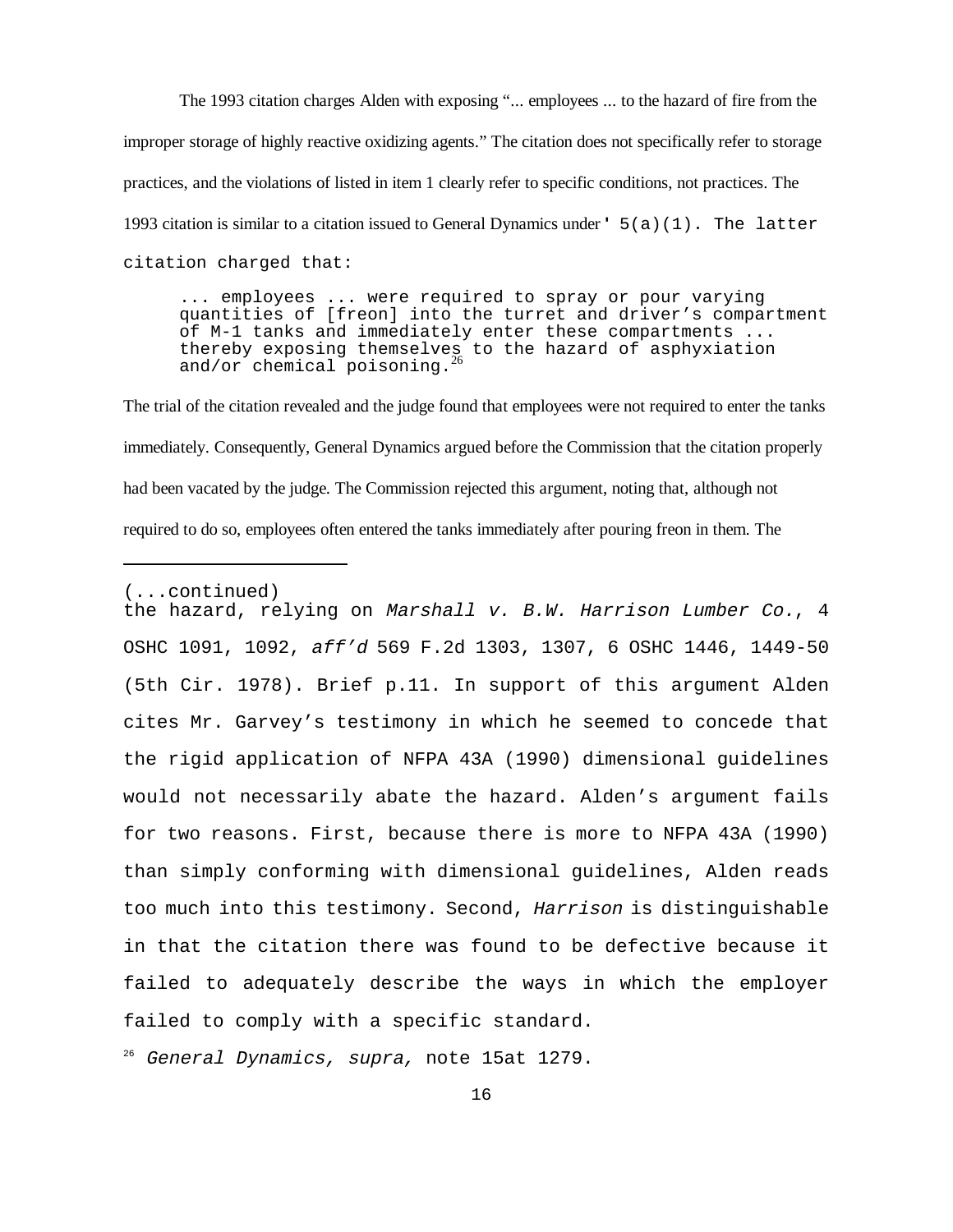Commission found that the citation sufficiently described the hazard in that it "... clearly informed General Dynamics that its procedures for the use of freon in tanks and for restricting employee entry into the tanks after the introduction of freon were deemed hazardous by the Secretary."<sup>27</sup>

Is it fair to say that charging Alden with specific conditions which exposed "... employees ... to the hazard of fire from the improper storage of highly reactive oxidizing agents" "... clearly informed [Alden] that its procedures for the [storage of oxidizing agents] were deemed hazardous by the Secretary." While the question is a close one, I believe an affirmative answer is appropriate. To limit the citation to specific conditions enumerated in it would be to blink the reality of the hazard. In the context of a storage and processing operation in which inventory is constantly changing, it does little good to correct specific hazardous piles of oxidizers identified by the Secretary if the procedures which permitted those hazardous piles to be created are not corrected. New hazardous piles will be created, and the employees' risk of death or serious injury will be unabated. Consequently, interpreting the language of the citation to apply only to specific hazards would thwart the remedial purpose of the Act "... to assure so far as possible every working man and woman in the Nation safe and healthful working conditions ...."<sup>28</sup>

It is for this reason that citations are to be liberally construed to achieve the purposes of the

Act.

It is well settled that administrative pleadings are to be liberally construed and easily amended. Brock v. Dow Chemical U.S.A., 801 F.2d 926, 12 OSHC 2135 (7th Cir. 1986); Simplex Time Recorder v. Secretary, 766 F.2d 575, 585, 12 OSHC 1401 (D.C. Cir. 1985); National Realty and Construction Co. v. OSHRC, 489 F.2d 1257, 1 OSHC 1401 (D.C. Cir. 1973). This has been particularly true for citations issued under the Act, which are drafted by non-legal personnel who are required to act with dispatch. To inflexibly hold the Secretary to a narrow construction of the language of a citation would unduly cripple enforcement of the Act. Dow

<sup>&</sup>lt;sup>27</sup> General Dynamics, supra, note 15at 1280.

<sup>28</sup> Act, **'** 2(b).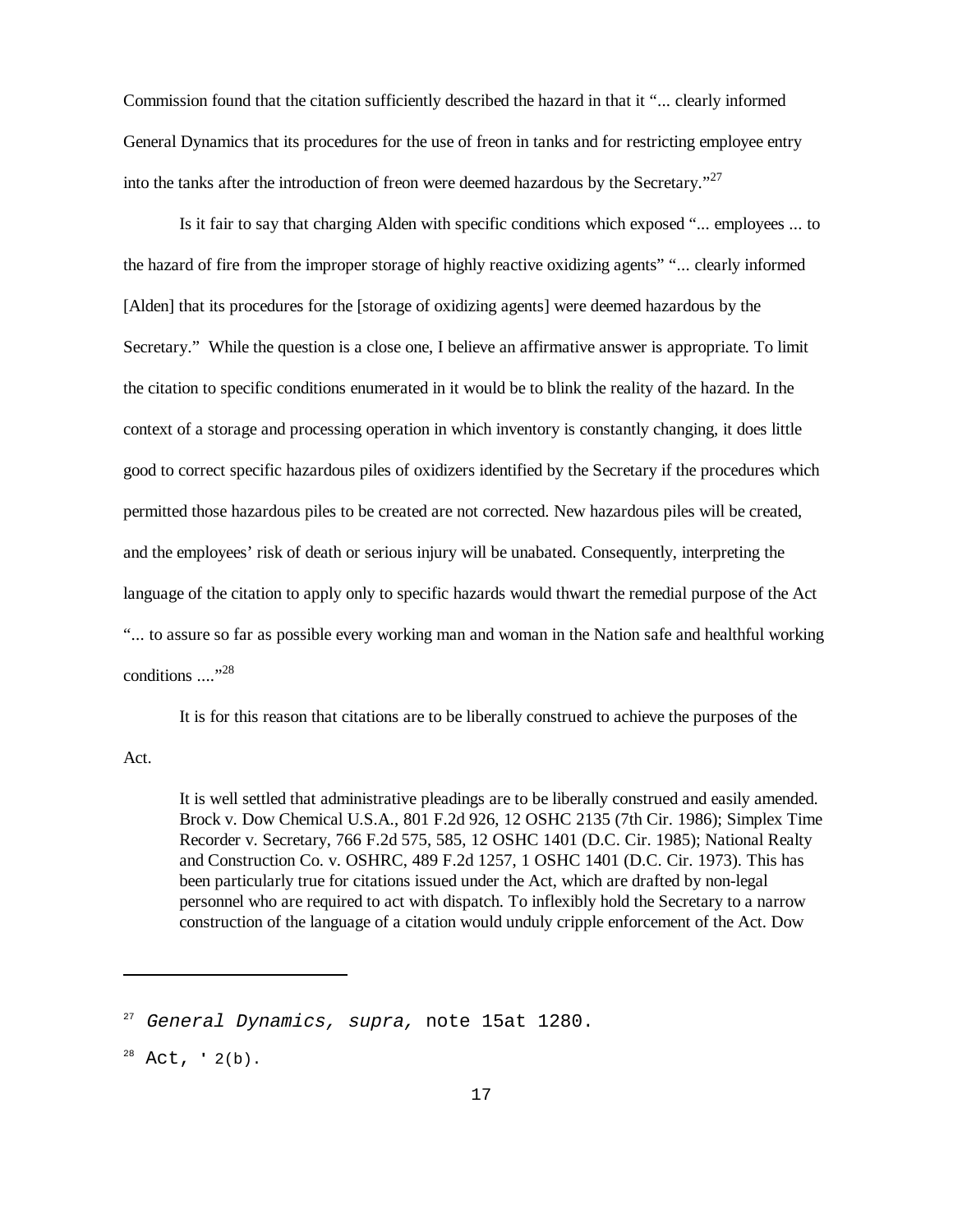Chemical, 801 F.2d at 930; Donovan v. Williams Enterprises, Inc., 744 F.2d 170, 11 OSHC 2241 (D.C. Cir. 1984).<sup>29</sup>

I find that the 1993 citation informed Alden that its storage practices were the hazard that the Secretary sought to have remedied. Consequently, the Secretary acted within her authority in charging Alden with a failure to abate a violation.

The Secretary has addressed the other elements of a **'** 5(a)(1) violation in her brief and has carried her burden with respect to them. Because Alden has not contested them, they are not further addressed in this decision.

#### IV PENALTY

The Secretary originally assessed a \$7,000 penalty for this item in 1993.<sup>30</sup> She considered this to be a high severity violation, because employees were exposed to fire hazards that could kill them, $31$  and that there was a greater probability that an accident would occur.32 Under **'** 17(d) of the Act, the Commission is authorized to assess up to \$7,000 per day for each day that the violation remains unabated.

In making her penalty recommendation, the Secretary took the following into account. Although there are more than fifty days between the final abatement date (October 15, 1994) set by the Review Commission's final order for the 1993 citation<sup>33</sup> and the reinspection conducted in mid-December, 1994, the Secretary assessed a daily penalty for only thirty days.<sup>34</sup> She

<sup>&</sup>lt;sup>29</sup> General Dynamics, supra note 15, at 1279.<br><sup>30</sup> ALJ 3.<br><sup>31</sup> Tr. 96.<br><sup>32</sup> Tr. 97-98.<br><sup>33</sup> Tr. 70; ALJ 4.<br><sup>34</sup> Tr. 89.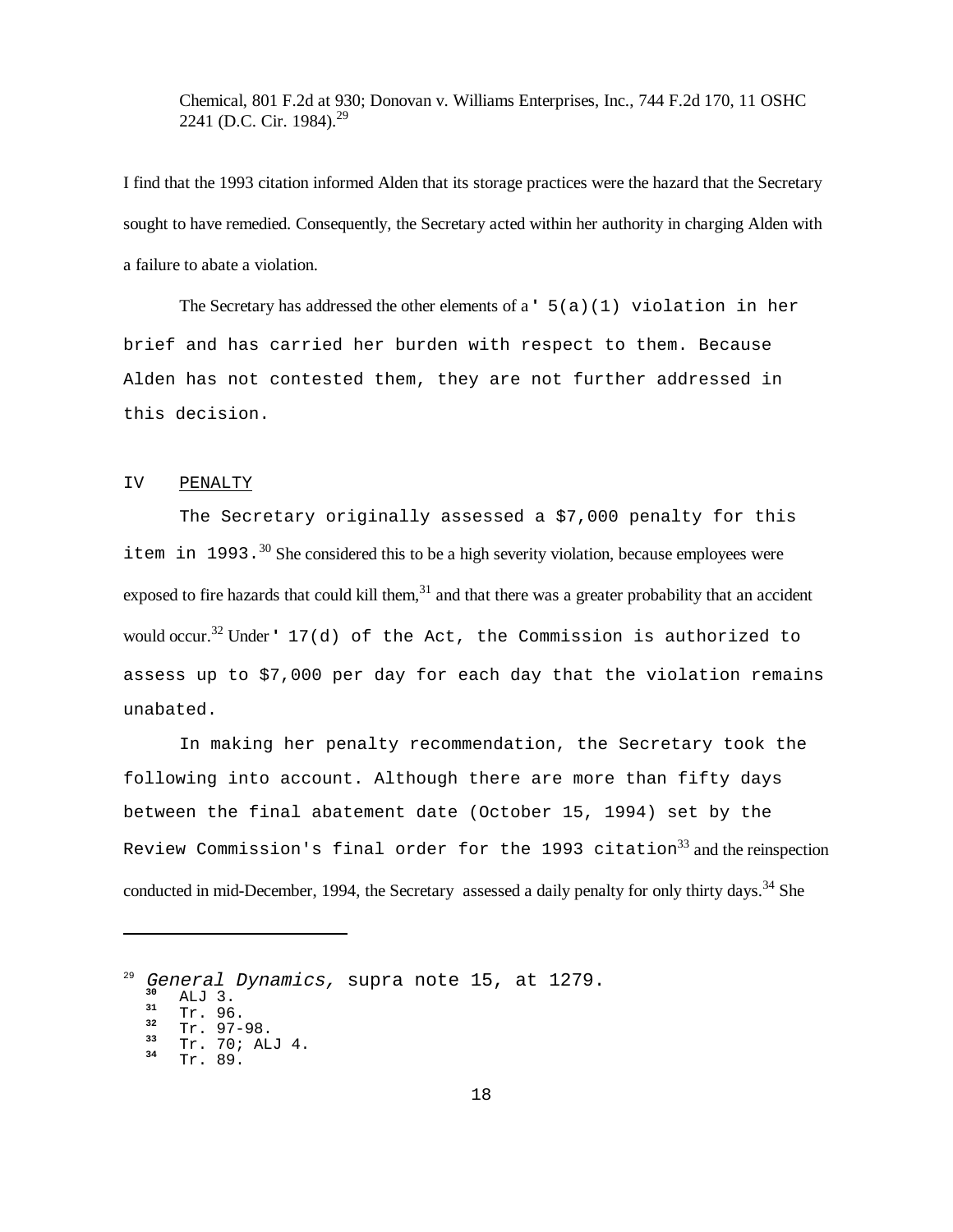multiplied thirty days times \$7,000, which yields \$210,000.<sup>35</sup> Because Alden had abated some of the specific conditions found in 1993, she accorded it a 15% credit, reducing the figure to  $$178,500$ .<sup>36</sup> Next, she considered Alden's size, good faith, and history. She further reduced the penalty by 40% for size because Alden had only twenty-eight employees.<sup>37</sup> She gave no reduction for history because of Respondent's prior history of willful, multiple serious, and multiple other violations,<sup>38</sup> and no reduction for good faith because Alden's storage practices had not changed. The Secretary's final additional proposed penalty totaled \$107,100 for the contested FTA.<sup>39</sup>

Alden has not contested the Secretary's penalty recommendation. I have reviewed it and find it to be reasonable. Accordingly, I assess a penalty of \$107,100 for the FTA.

#### IV CONCLUSIONS OF LAW

1. Alden Leeds, Inc., a New Jersey corporation with facilities in New Jersey, is engaged in storing, processing, reformulating, packaging, distributing and selling swimming pool chemicals, a business affecting commerce within the meaning of the Act.

2. The Occupational Safety and Health Review Commission has jurisdiction over the subject matter and the parties pursuant to section 10(c) of the Act.

3. The Secretary has sustained her burden of proving that Alden Leeds, Inc., violated Section 5(a)(1) of the Act as alleged in the FTA as amended in the complaint.

**<sup>35</sup>** Tr. 90.**<sup>36</sup>** Tr. 90. The OSHA inspector made a mathematical error when he testified at the hearing that this reduction brought the figure down to \$187,100. Once the actual math is performed, the actual reduction in fact brings the figure down to  $$178,500.$ <br> $\text{Tr. } 91.$ 

<sup>38</sup> Tr. 95-96; ALJ 1-4.<br><sup>39</sup> ALJ 5.